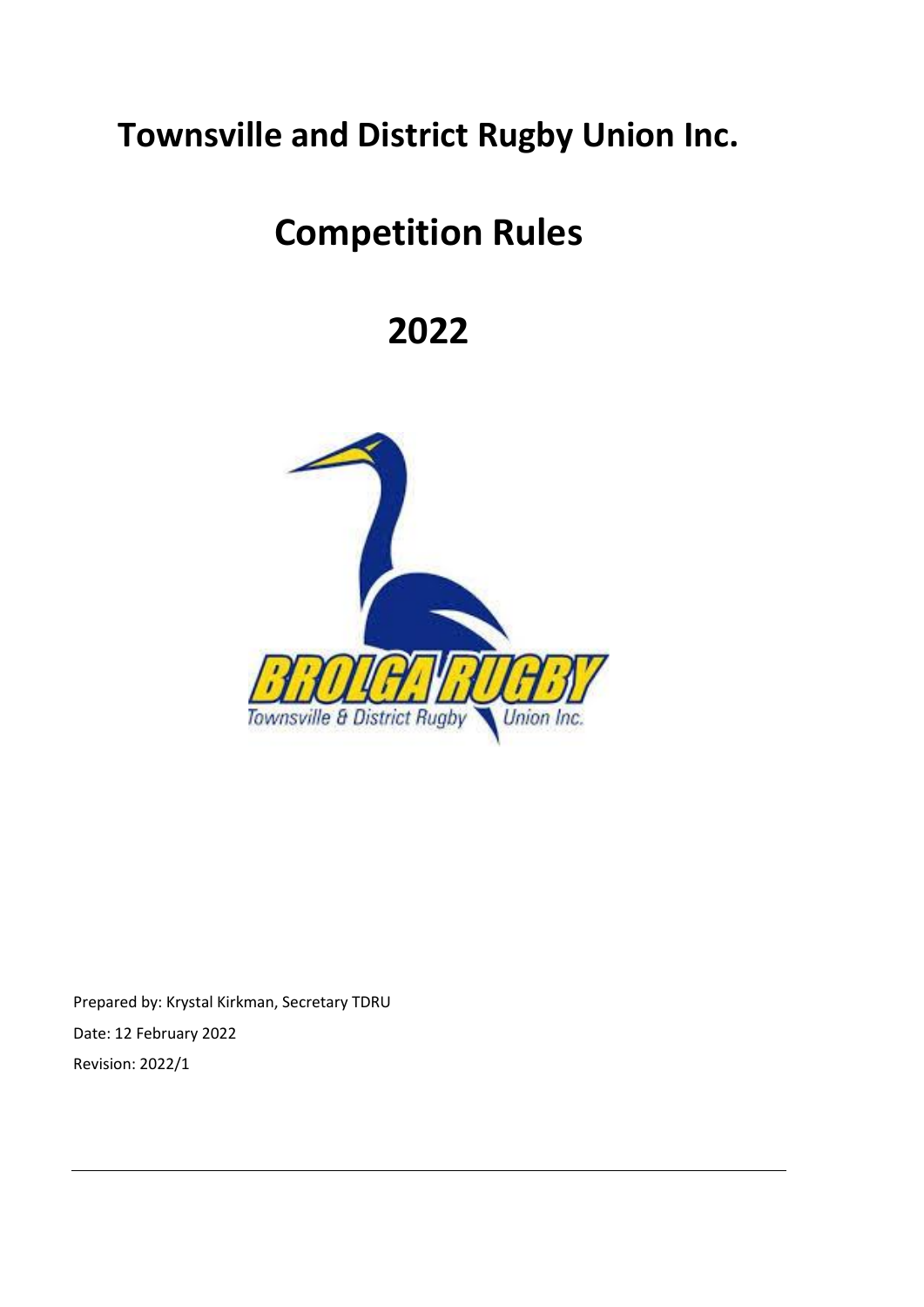# **CONTENTS**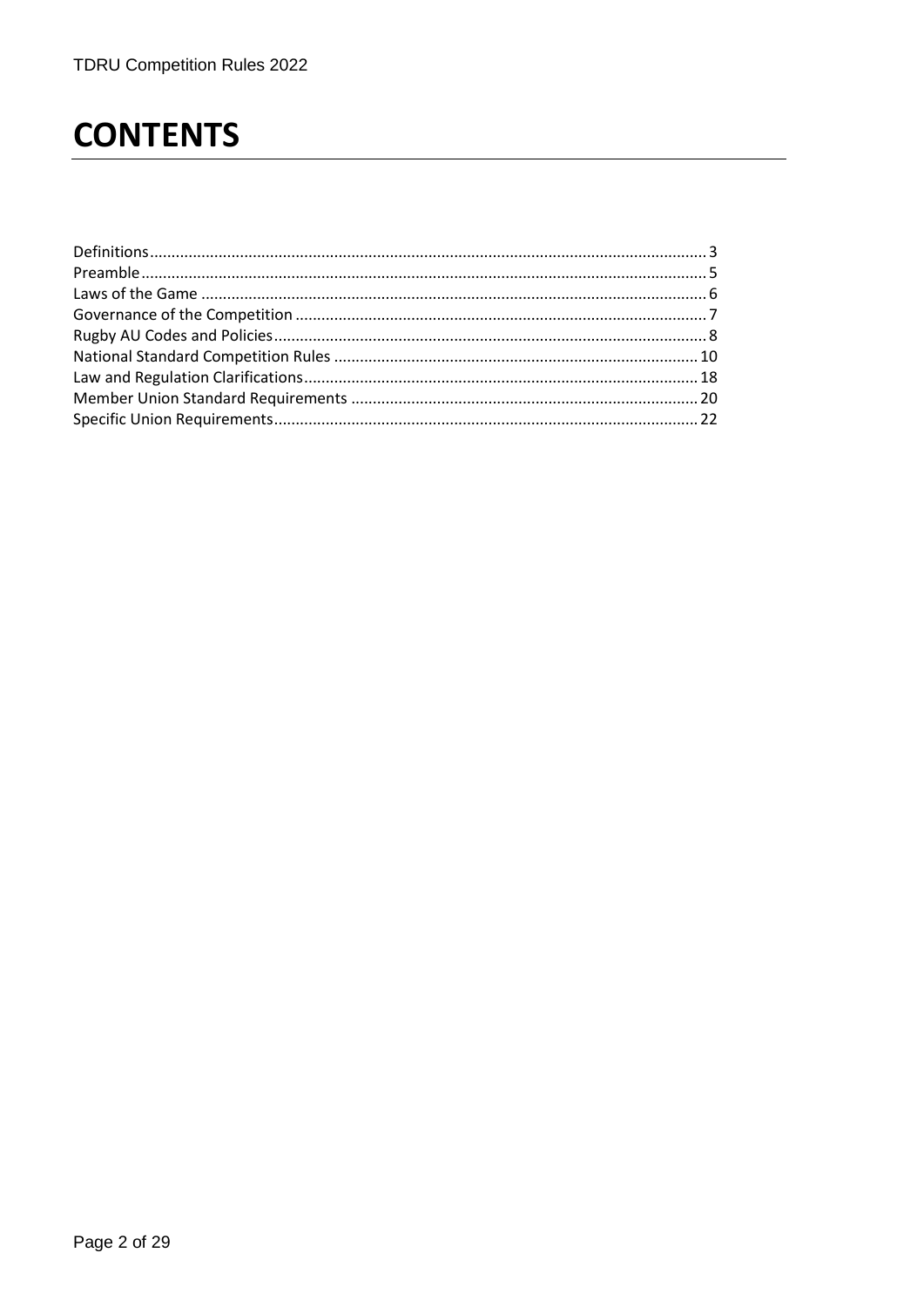# <span id="page-2-0"></span>**Definitions**

For the purposes of these Rules, the following definitions shall apply:

"Affiliated Union" means a body so named in, or admitted pursuant to, the Rugby Australia Constitution as being an affiliated union.

"Association" means an organisation that administers a group of clubs for the purposes of governance and regulatory requirements with respect to competitions, events, tournaments and rugby programs.

"Clearance" means the requirement for a currently registered player wishing to register at another Club on the same registration type during the season.

"Codes, Policies and Procedures" means the codes, policies and procedures of Rugby Australia

"Insurer" means the insurance provider of the Australian Rugby Insurance Plan.

"International Union" means a Rugby Union, Rugby Club, or other body based in a foreign nation and affiliated with the National Rugby Union of that nation.

"Competition" means any match played as part of either (i) a structured competition or series including a trial match, a friendly match, or representative match involving a Rugby Body; or (ii) a Sanctioned Event.

"Competition Manager" is the person deemed responsible by the Union for the day to day operational management of the competition.

"Event Organiser" means an organisation authorised to conduct Rugby Union programs, events, tournaments, and/or matches in Australia, pursuant to the Rugby Australia *Event Sanctioning Guidelines*,

"Judiciary" is the Sub Committee as appointed by the Union.

"Laws of the Game" mean the laws of Rugby as published by World Rugby, including any variations authorised by World Rugby or Rugby Australia.

"Management Committee" is the committee appointed by the Union to oversee the management of the competition.

"Member Union" means an Australian State or Territory union in membership of Rugby Australia.

"Participant" means a Player, match official, selector, coach, trainer, manager, team official, or an individual involved in the organisation, administration or promotion of Rugby including a director, officer or employee of a Rugby Body.

"Player" means a player of the game of Rugby.

"Registered" means a Player and/or non-playing Participant who has completed effective registration and paid all applicable fees and levies.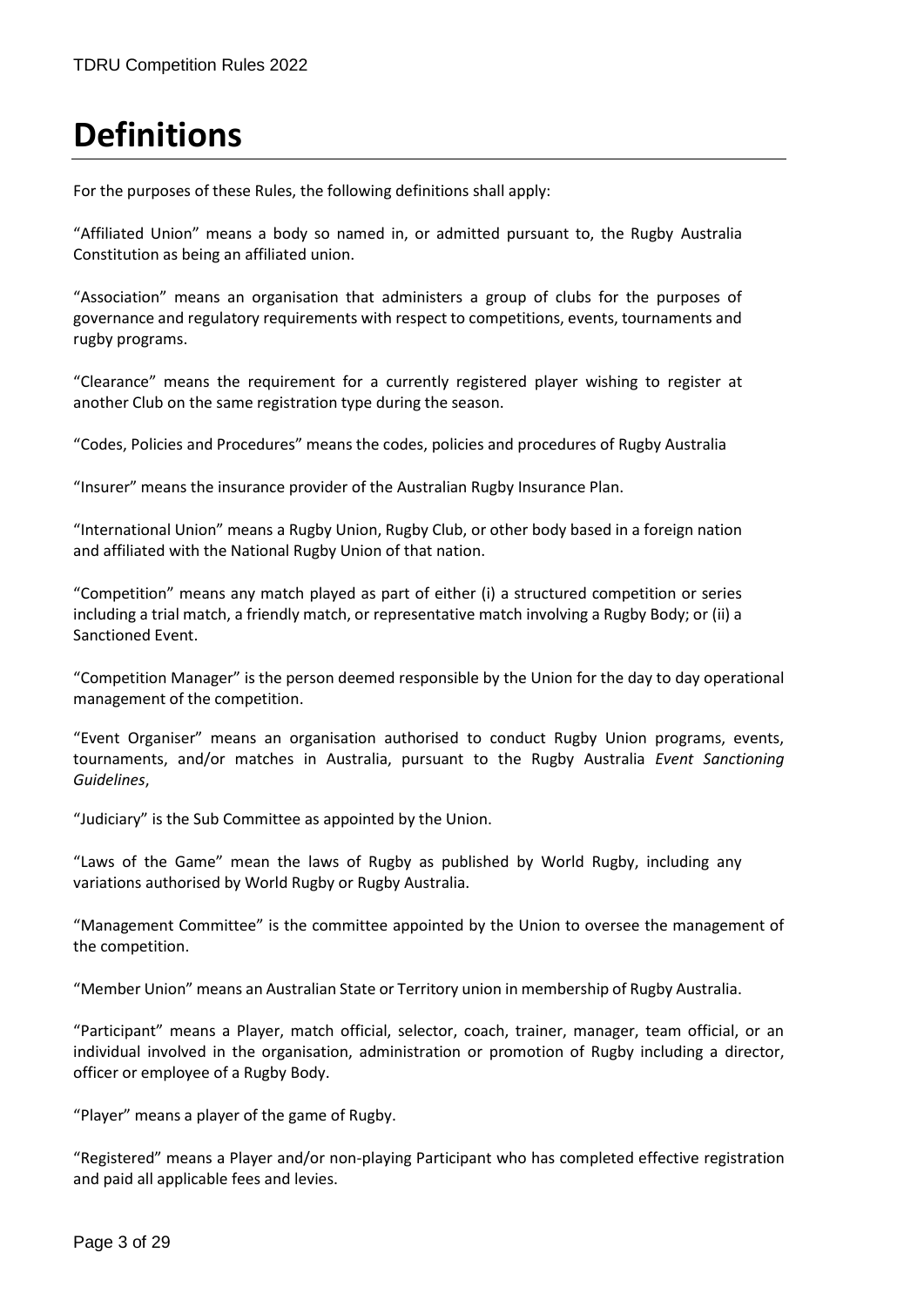"Regulation(s)" means the World Rugby and Rugby Australia Regulations, as amended from time to time.

"Rugby" means rugby union football.

"Rugby Australia" or "Rugby AU" means Rugby Australia Ltd.

"Rugby Body" means Rugby Australia, any Member Union or Affiliated Union of Rugby Australia, or any Rugby Union, Club or other body in membership with or affiliated with Rugby Australia, a Member Union or an Affiliated Union.

"Rugby Club" or "Club" means any club affiliated with a Member Union or an affiliated Rugby Body, that is a participant of the competition.

"Rugby Xplorer" means Rugby Australia's online registration and competition management system.

"Rules" means the National Model Competition Rules and the Competition Rules of the Specific Union.

"Sanctioned Event" means an event, tournament, and/or matches conducted by an authorised Event Organiser that have received formal approval.

"Specific Union" means the governing body of the competition.

"WR" means World Rugby.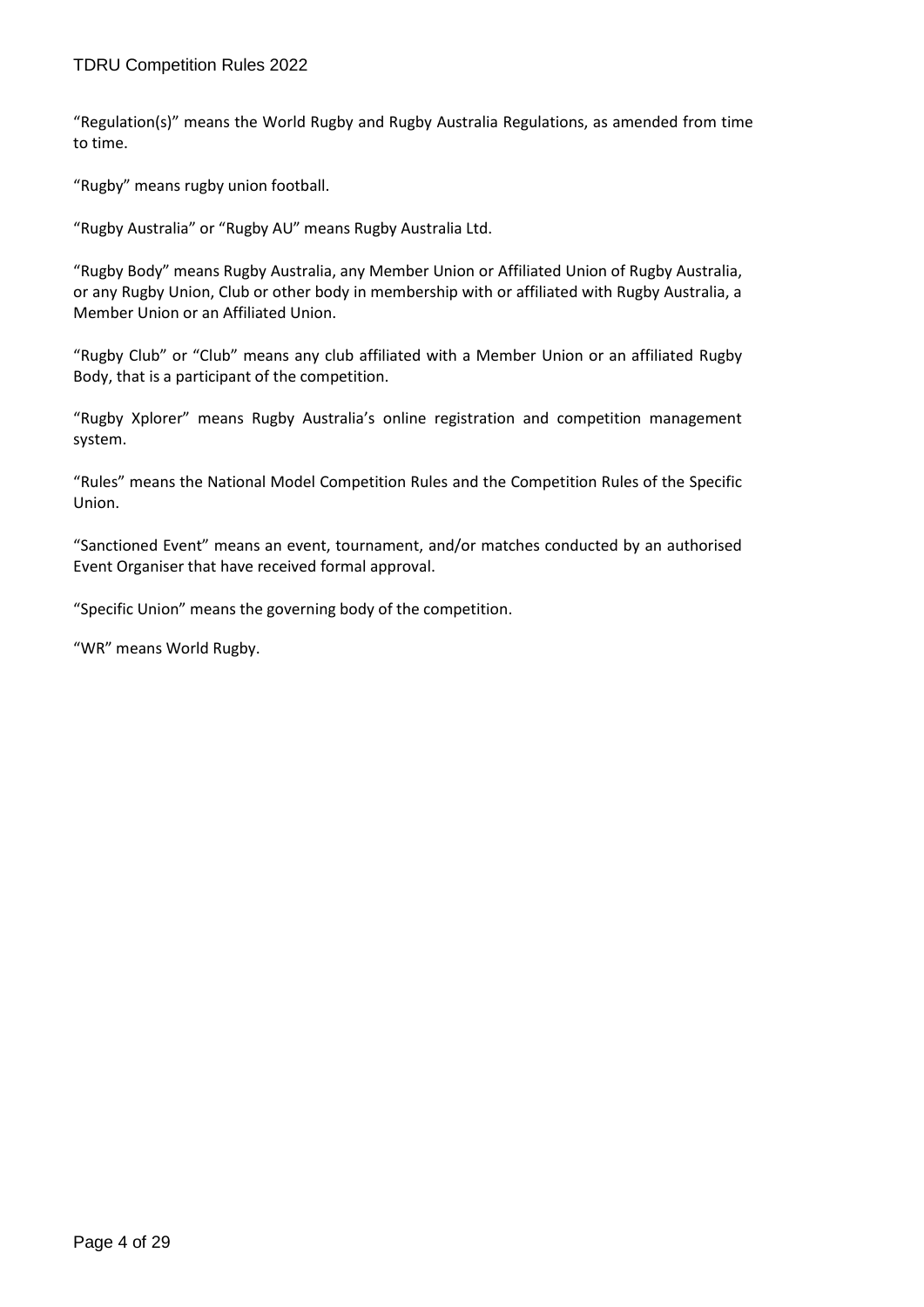# <span id="page-4-0"></span>**Preamble**

## **1 PREAMBLE**

These Rules set out the minimum standards and procedures that apply to Competitions conducted under the jurisdiction of Rugby Australia and its Member Unions.

This Competition, as with all competitions played under the auspices of Townsville and Districts Rugby are community competitions. All Participants in the Competition are to be made aware of the [WR Playing Charter;](https://www.world.rugby/the-game/laws/charter) which includes the:

- (a) [Principles of the Game](https://www.world.rugby/the-game/laws/charter/principles-of-the-game)
- (b) [Principles of the Laws](https://www.world.rugby/the-game/laws/charter/principles-of-the-laws)

All Participants are to be made aware that by virtue of the acceptance of a team into this competition the match organiser e.g. Queensland Rugby Union and their respective Participants subject themselves and agree to be bound by the Rules of the Competition.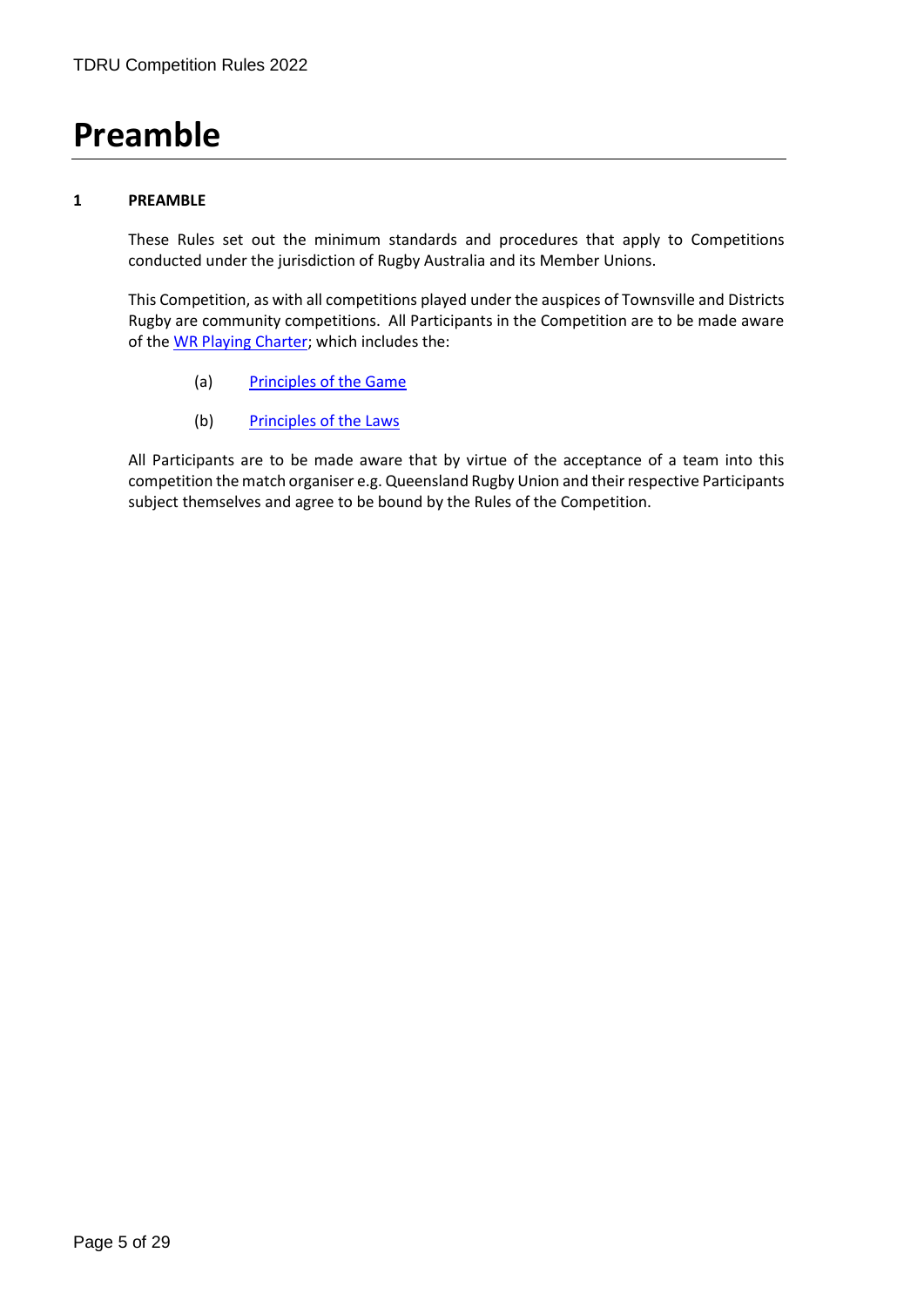# <span id="page-5-0"></span>**Laws of the Game**

# **2 LAWS OF THE GAME**

All games will be played in terms of the [WR Laws of the Game,](https://www.world.rugby/the-game/laws/home) including any of the following variations:

- **2.1** [Under 19 Variations](http://laws.worldrugby.org/index.php?variation=1)
	- (a) Rugby AU Under 19 Variations
- **2.2** Rugby AU [Kids Pathway U6 to U12](https://australia.rugby/participate/referee/laws)
	- (a) Appendix 2 LAWS SUMMARY FOR U6 TO U12
- 2.3 [10-a-side Variations](http://laws.worldrugby.org/?variation=3)
- **2.4** [7-a-side Variations](https://laws.worldrugby.org/?variation=2)
- **2.5** [Rugby AU Touch 7s Laws](https://australia.rugby/participate/referee/laws)
- **2.6** [Rugby AU Veteran Rugby Laws](https://australia.rugby/participate/referee/laws)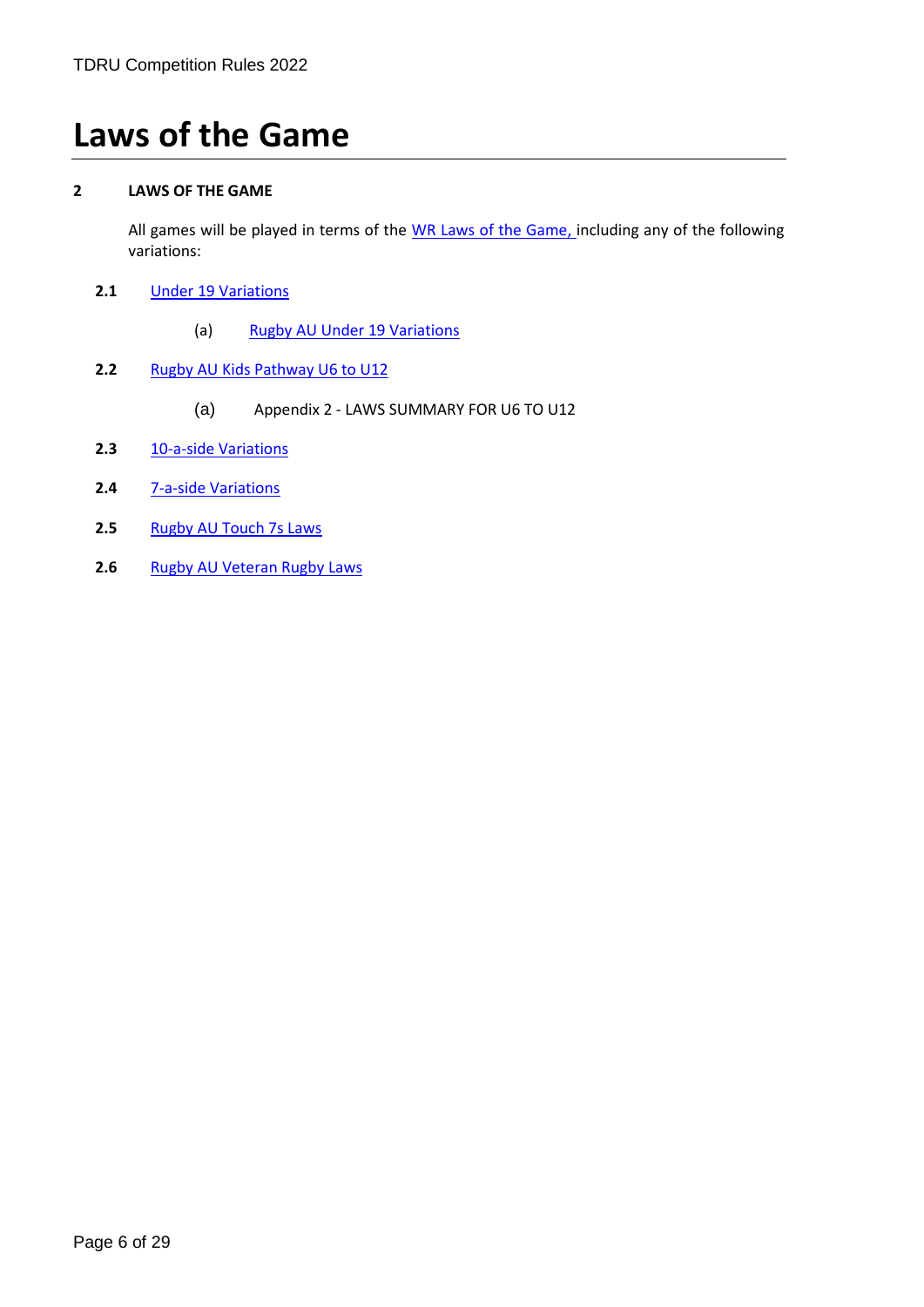# <span id="page-6-0"></span>**Governance of the Competition**

## **3 GOVERNANCE OF THE COMPETITION**

All matches in the Competition shall be played in accordance with the WR Regulations of the [Game](https://www.world.rugby/regulations?lang=en) and Rugby Australia Regulations, Codes and Policies etc. (see section 4 below).

In addition, Rugby AU publishes '[Game Management Guidelines](https://australia.rugby/participate/referee/laws)' annually that have been prepared to assist Unions in the administration and playing of the game in domestic competitions within Australia.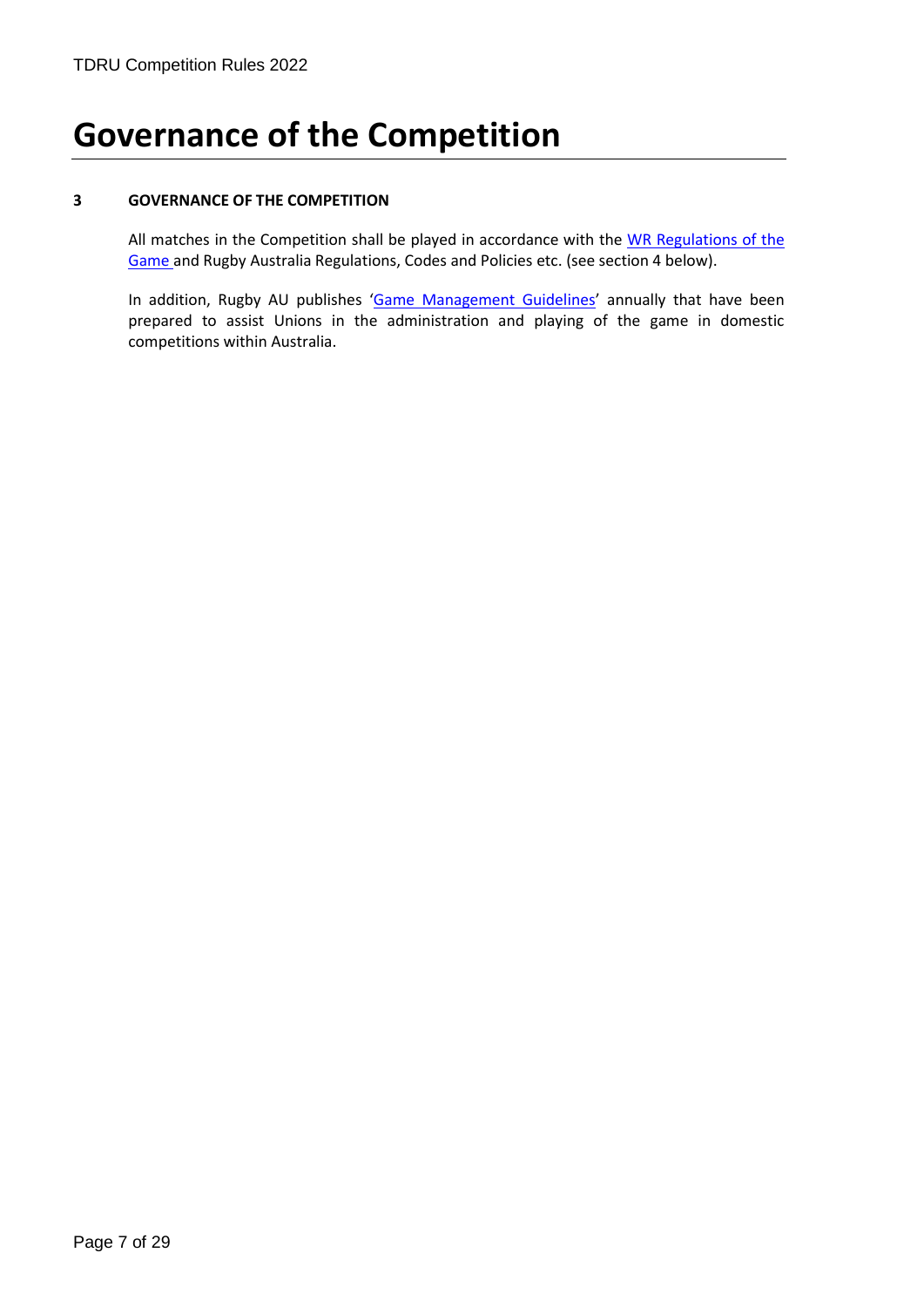# <span id="page-7-0"></span>**Rugby AU Codes and Policies**

## **4 RUGBY AUSTRALIA CODES AND POLICIES**

The effective governance and administration of rugby requires adherence to a wide range of codes and policies around safety & welfare, integrity, inclusion, member protection & child safety and privacy etc. Therefore, all matches shall be played in accordance with all Rugby AU Codes, Policies [and Procedures:](https://australia.rugby/about/codes-and-policies/all-codes-and-policies)

# **4.1** [Safety & Welfare](https://australia.rugby/about/codes-and-policies/safety-and-welfare)

Rugby must be as safe, inclusive and fair as possible. Rugby Australia has several policies and initiatives aimed at ensuring that rugby is safe to play and is enjoyable for all participants.

- (a) Concussion Management;
- (b) Serious Injuries;
- (c) Welfare Initiatives;
- (d) Player Dispensation;
- (e) Match Day Safety; and
- (f) First Aid medical.

### **4.2** [Child Safety](https://australia.rugby/about/codes-and-policies/child-safety)

Rugby Australia is committed to ensuring that rugby is a safe environment for children and young people.

- (a) Child Safe Framework and Guidelines;
- (b) Reporting;
- (c) Working with Children Checks.

### **4.3** [Integrity](https://australia.rugby/about/codes-and-policies/integrity)

Rugby Australia's Codes, Policies and Procedures have been developed to provide a safe, fair and inclusive sporting environment for all rugby participants in Australia. This includes the following:

- (a) *Australian Rugby Disciplinary Rules* these have been developed to ensure a consistent approach to foul play, citing and judicial hearings;
- (b) *Anti-Doping Code* all participants are bound by the Anti-Doping Code and must be aware of the requirements;
- (c) *Supplement Policy*;
- (d) *Code of Conduct* provides a set of standards that everyone involved in rugby is required to comply with to ensure that the image and integrity of the sport is protected. The Code also outlines the procedures for reporting, complaint handling and investigations of any alleged breaches;
- (e) *Medical Policy* provides information on the use of medications, medical procedures and measures to protect the health and welfare for semiprofessional and professional players;
- (f) *Member Protection Policy* ensures that all Participants feel included and safe in rugby; and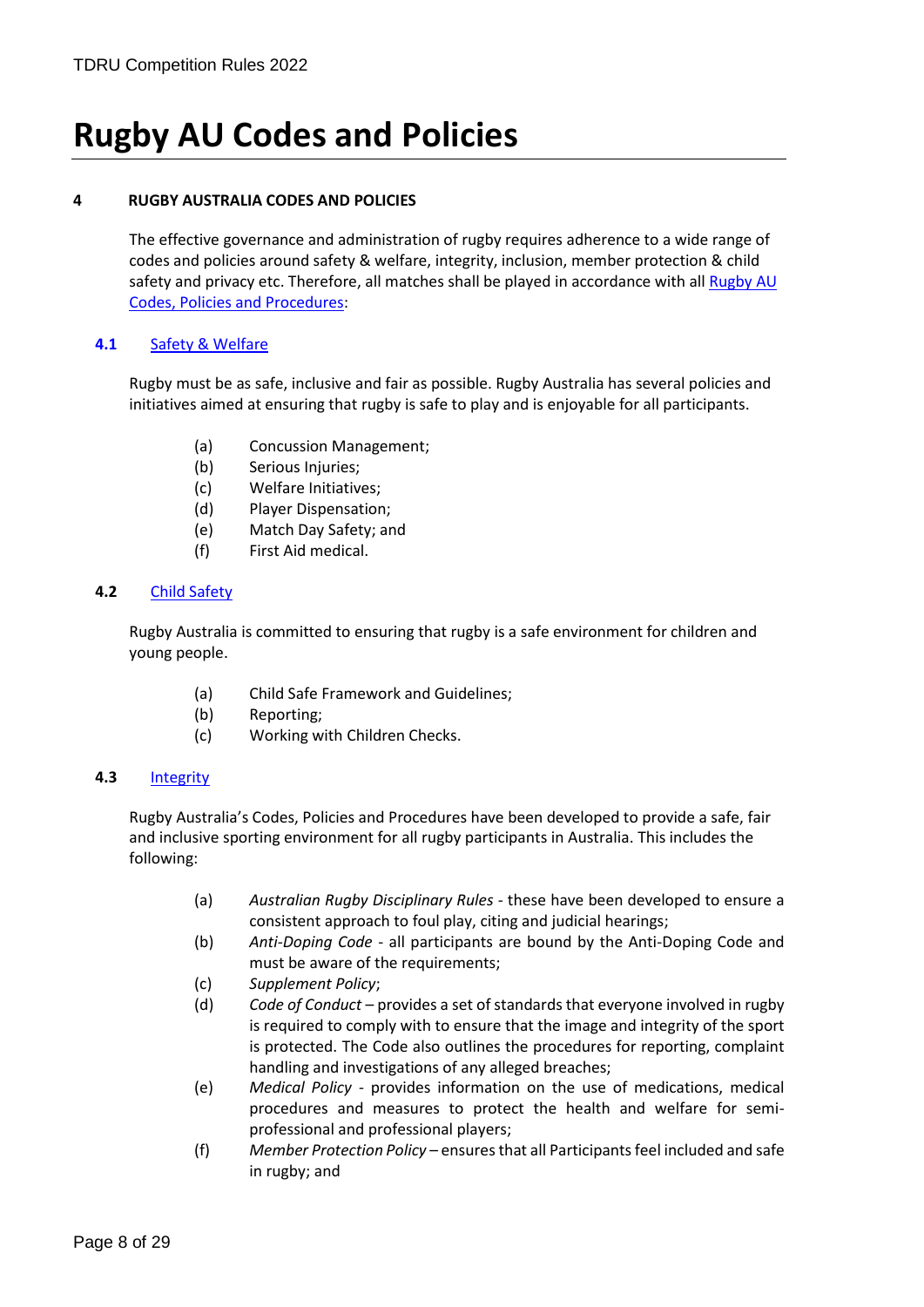(g) *Anti-Corruption and Betting Policy* – applies to all Participants and they need to be aware of its requirements.

# **Additionally, the following documents are included as part of these Competition Rules**:

- (a) Inclusion Policy;
- (b) Safety and Participation Policy;
- (c) Registration Regulations;
- (d) Registration Terms and Conditions; and
- (e) Smart Rugby Policy.
- **4.4 Any concerns that arise as a result of an alleged breach of any of the above provisions can be reported a[t Reporting a Concern](https://australia.rugby/about/codes-and-policies/reporting-a-concern)**.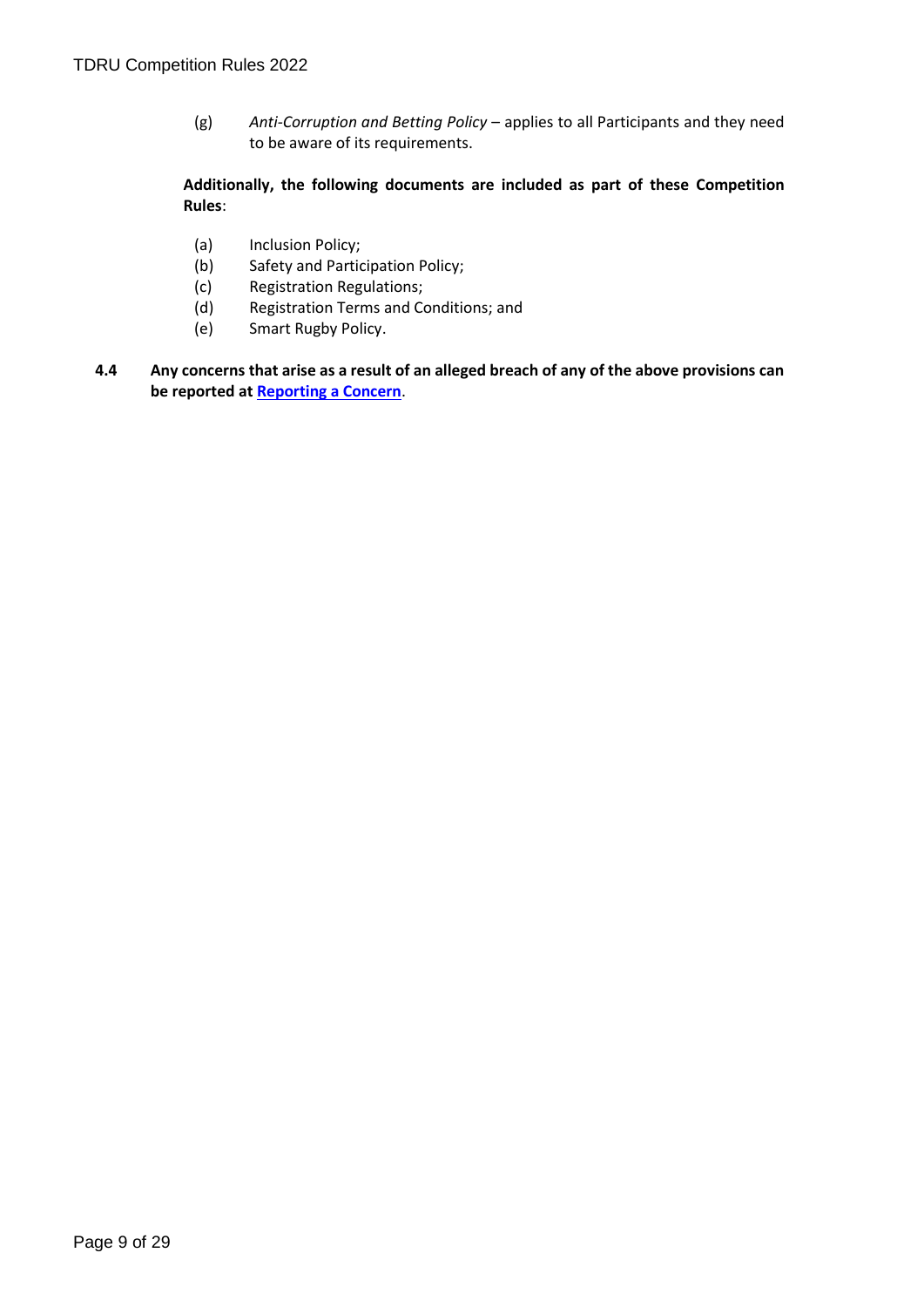# <span id="page-9-0"></span>**National Standard Competition Rules**

## **5 NATIONAL STANDARD COMPETITION RULES**

### **5.1 Registration and Match Day – Rugby Xplorer**

- (a) It is a requirement of Rugby Australia that all Players, Non-Playing Members and Match Officials are registered via Rugby Australia'[s Rugby Xplorer](https://australia.rugby/participate/rugby-administration/club-administration) System;
- (b) It is a requirement of Rugby Australia that the Rugby Xplorer Competition Management System (CMS) is also used for all sub-Union Competition matches, both Senior and Junior.

#### **5.2 Draw**

The Competition will be conducted in accordance with a schedule of matches drawn up by the Management Committee prior to the start of the playing season and varied as necessary from time to time.

Where possible, all matches in all competitions are to be played in an ascending order i.e. lowest to highest. Where this is not possible, **NO** player who has started in a higher grade is permitted to participate i.e. start / reserve for a lower grade. The only exception being in junior age-grade rugby where a player may play within the same age-grade, or in different eligible age-grades. In the event of matches in the same round being played on different days e.g. rescheduled matches due to wet weather, the selection of players must be the same as if all matches in the same round were being played on the same day.

### **5.3 Match Team Lists, Scoring and Stats**

- (a) It is the responsibility of both teams to ensure that:
	- 1. All players and team officials (where required by the Competition) must be selected in their respective team list for the match;
	- 2. All details of point scorers are to be recorded;
	- 3. All players who have either been temporarily suspended (yellow card), sent from the field of play (red card) or have a suspected concussion (blue card) must have all their details recorded;
	- 4. All movements of players following an injury (blood or otherwise) or for tactical reasons shall be recorded (where required by the Competition);
	- 5. The match day scoring, and stats can be entered by EACH team manager for their OWN team. It is also permissible to have an independently appointed ground manager that does the scoring for both teams;
	- 6. The referee is to confirm the result of the match by confirming this on the Match Day App in the presence of both teams; and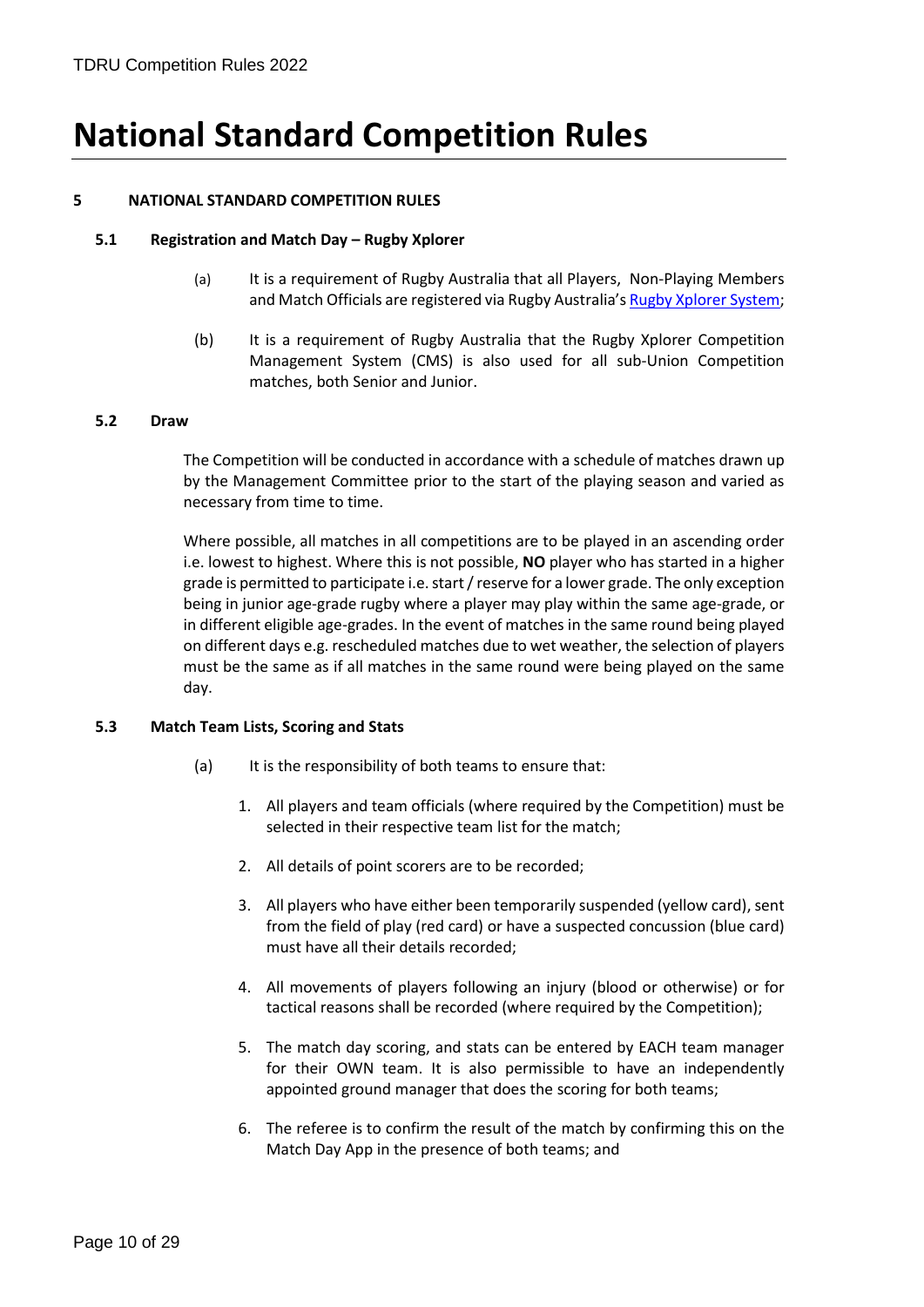- 7. All clubs must enter the team list, scoring and stats of all matches online via the Match Day App by no later than noon on the first working day following completion of the match. PLEASE NOTE: Competitions reserve the right to require this information earlier than this timeline if necessary.
- (b) Information entered must include:
	- 1. All players' details including substitutes;
	- 2. Team Officials' details
	- 3. Result of the match;
	- 4. Point scorers;
	- 5. Tries;
	- 6. Conversions;
	- 7. Penalties;
	- 8. Drop Goals;
	- 9. Penalty tries;
	- 10. All players temporarily suspended (yellow card);
	- 11. All players sent from the field of play (red card);
	- 12. Players who have a suspected concussion (blue card).
- (c) Information entered may include:
	- 1. Player's movements for injury (blood or otherwise) or tactical reasons.

# **PLEASE NOTE: Clubs failing to follow the procedures are liable to receive penalties in relation to Competition points.**

### **5.4 Competition Points**

(a) Where matches are awarded Competition points the following standard points shall be used:

Points for a win – **four points.**

Points for a draw- **two points.**

Points for a loss – **zero points.**

Points for a bye (where applicable)- **zero points.**

**N.B**. Unions may choose to amend the standard points based on the game format and/or structure of the Competition.

(b) Bonus points may also be awarded as follows:

Points for loss by seven points or less – **one point.**

Points for scoring four tries – **one point.**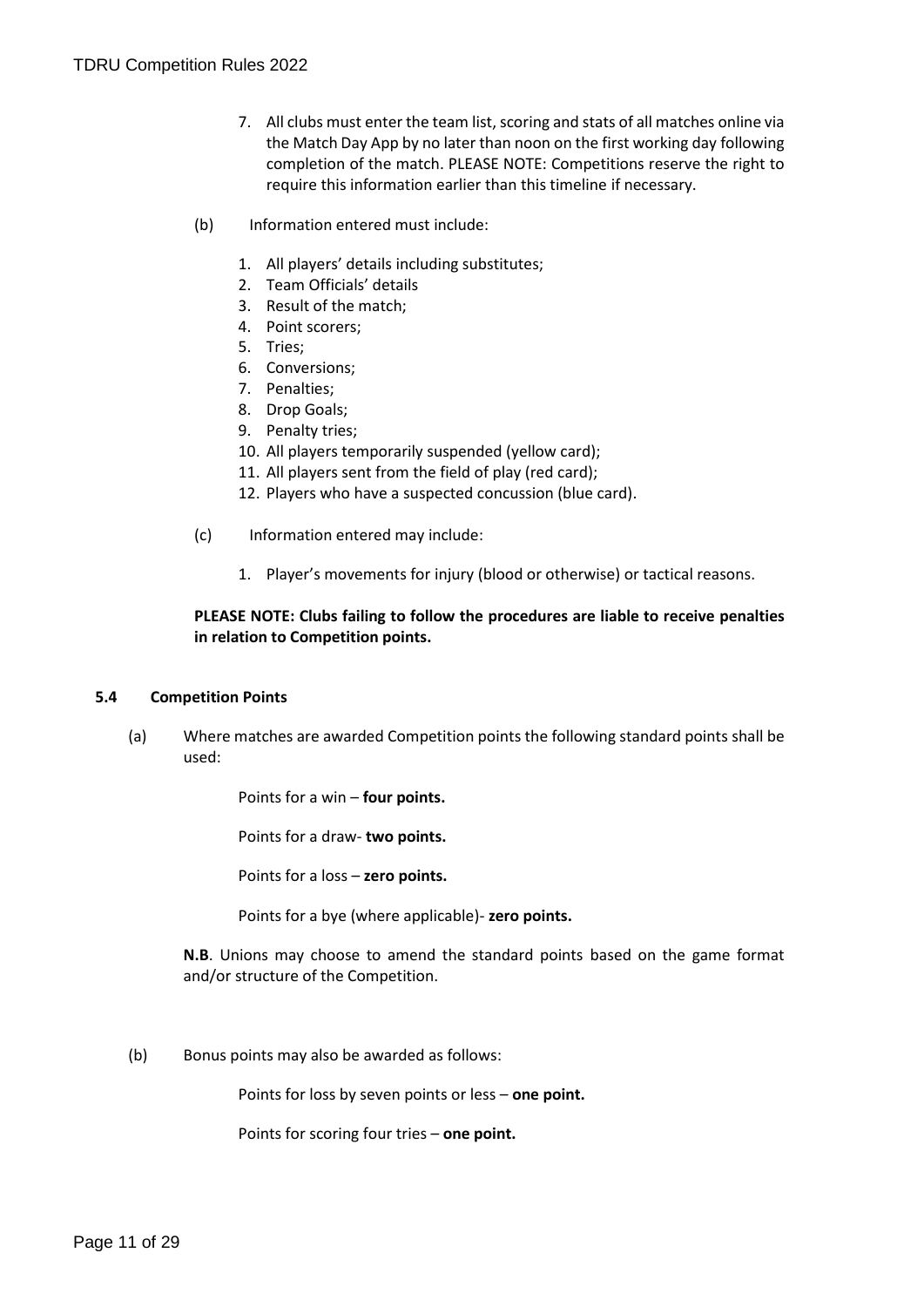- (c) Competition points may also be awarded as determined and documented by the Union for the competition e.g. for supplying an Assistant Referee for a Junior age-grade match; and
- (d) Competition Points may also be deducted as determined and documented by the Union for the competition e.g. a player not added to the team list that played in a match.
- **5.5 Ladder Positions** (for Competitions with Premierships)
	- (a) Positions in the ladder are determined on the ladder sorting options applicable for the Competition. In the event of two or more teams being equal on Competition points (total match points), for any position, the higher placed team will be determined on the ladder sorting options chosen, these include:
		- 1. Total Match Points (#1 option)
		- 2. Points difference
		- 3. Points for
		- 4. Points against
		- 5. Matches won
		- 6. Matches played
		- 7. Matches lost
		- 8. Matches drawn
		- 9. Byes
		- 10. Result of game
		- 11. Bonus points (total)
		- 12. Bonus points (4T)
		- 13. Bonus points (+3T)
		- 14. Bonus points (-7P)
		- 15. Bonus points (AR)
		- 16. Total tries
		- 17. Try difference
		- 18. Score ratio
		- 19. Points ratio
		- 20. Match win ratio %
		- 21. Number of forfeits
		- 22. Number forfeits (win)
		- 23. Number forfeits (loss)

### **5.6 Forfeits**

- (a) In senior rugby a forfeit in any higher grade will result in an automatic forfeit in the lower grade(s) in the same round
- (b) Each match forfeited by a Club will be regarded as having been won by the opposing Club on the day on which the match, but for such forfeit, would have been played. The penalty for a forfeit may be the loss of Competition points, up to a maximum of two, no points for, and the awarding of fifty match points against.
- (c) A Club that forfeits two games in the same grade in the same season will be issued a *Show Cause Notice* to explain the reasons why its team should remain in that grade.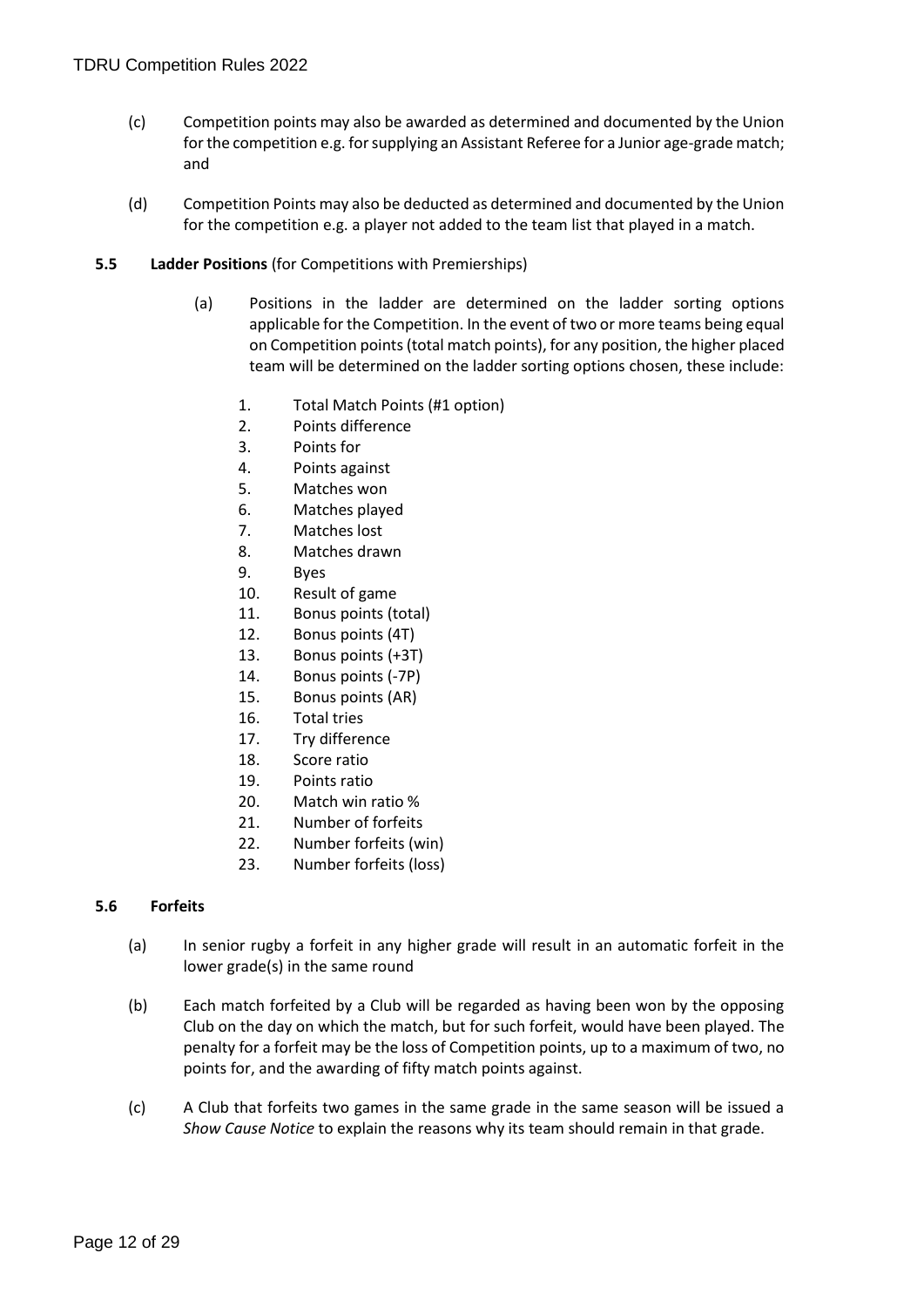- (d) In the case of a club withdrawing a team(s) from the Competition, match points ("for and against") in all matches of such team(s) shall not be counted, and any Competition points shall be cancelled.
- (e) The Management Committee may impose further penalties on Clubs for withdrawing teams from the Competition.

# **5.7 Postponed / Abandoned Matches**

- (a) If the venue of a match or matches is unavailable for any reason, it shall be the responsibility of the home club to advise the Competition Manager immediately that the ground is considered unplayable or doubtful of being playable. The Management Committee, after consultation with the clubs involved, shall direct how the abandoned match will be dealt with.
- (b) In the event of a match having to be abandoned for any reason beyond the control of the match officials, the following procedure shall apply:
	- 1. Where a match has been abandoned during the first half, the result may be declared as a draw and no points for or against will be awarded, or the match may be replayed at a time and venue as determined by the Competition Manager in his/her absolute discretion.
	- 2. Where a match has been abandoned during half time or during the second half, the result at the time of the abandonment will be the final result.
- (c) In the event of a match having to be abandoned for any reason involving unacceptable behaviour on the part of players or any other persons, or any other similar reason, the Management Committee shall determine if any penalties will be imposed on the competing teams.

It should be noted that any such action taken under these Rules shall not prevent (and may run in parallel with) other action that is deemed necessary under the Disciplinary Rules, Code of Conduct or other relevant WR or Rugby Australia regulations, codes, policies or rules etc.

### **5.8 Playing Field**

- (a) Clubs hosting matches played under these rules shall comply with the [RA](https://australia.rugby/about/codes-and-policies/safety-and-welfare/first-aid-and-medical)  [Medical and First Aid Requirements](https://australia.rugby/about/codes-and-policies/safety-and-welfare/first-aid-and-medical)
- (b) With respect to medical requirements, both teams are responsible for ensuring that matches are not played if the all the requirements relating to medical care are not in place. Reference should be made to the *Rugby Australia Medical and Safety Recommendations* for further information.
- (c) For all Competition matches the host club shall be responsible for ensuring that the field of play is correctly marked in accordance with the WR Laws of the Game.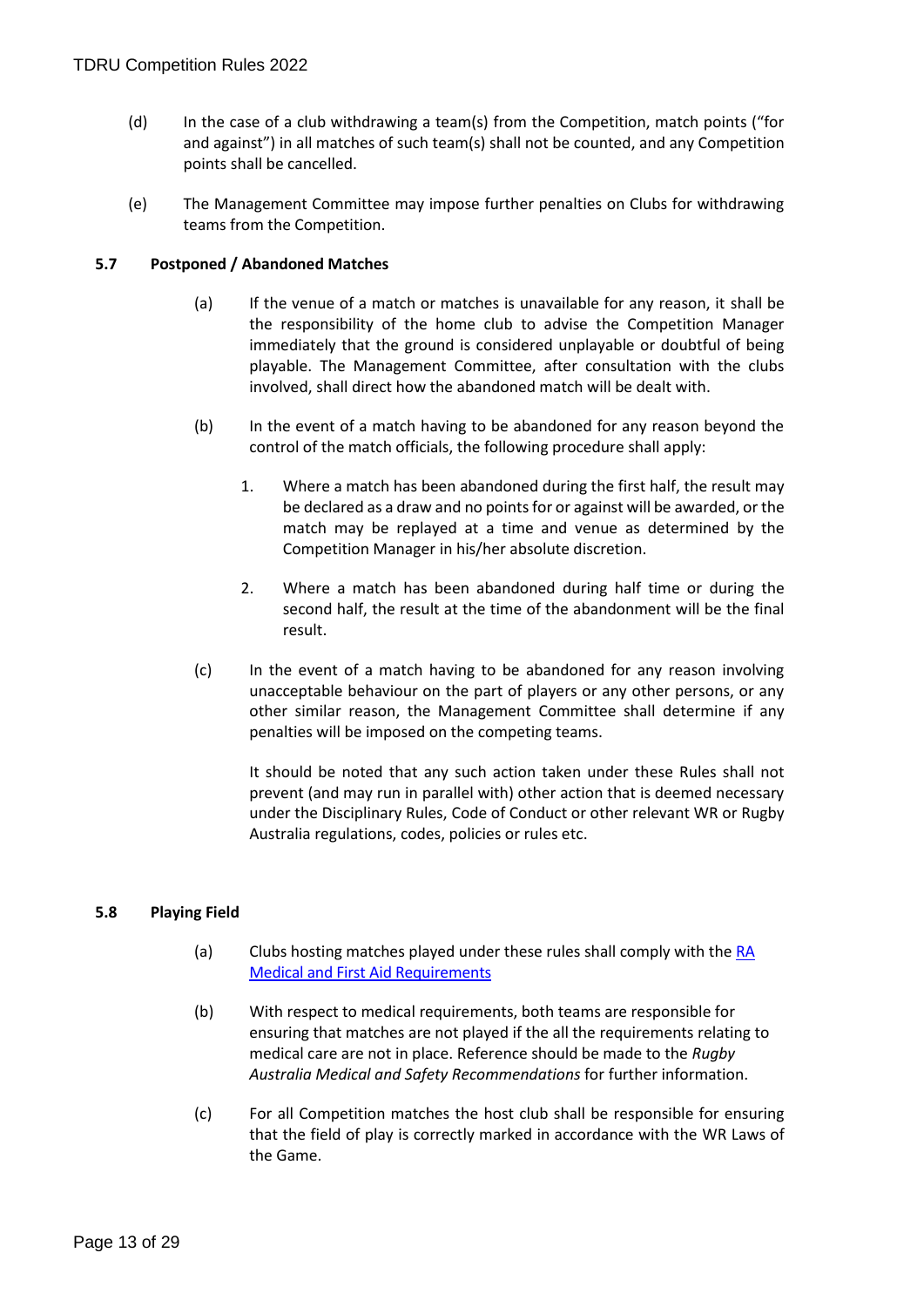- (d) Goal Posts
	- 1. All Goal posts within the playing enclosure must be padded.
- (e) Playing Enclosure
	- 1. Entry to the playing enclosure must be restricted by a fence, barricade or rope at a minimum of five metres, where practicable, from the playing area perimeter.
	- 2. Persons authorised to enter the Playing Enclosure ("authorised persons") are as follows:
		- Medically Qualified Persons/Sports Trainer –
		- maximum two per team
		- The Teams
		- Appointed match officials
		- Ground Marshalls
		- Water carriers maximum two per team (three allowed in 7s)
		- A maximum of 4 ball persons
	- 3. All Authorised Persons permitted to enter the playing enclosure must have some distinguishing mark/bib e.g. high vis vest.
- (f) Technical Zones where Competition matches require technical zones, two will be provided within the playing enclosure on the same side of the pitch, on either side of the halfway line and outside the field of play.
	- 1. Personnel permitted in the technical zone differs between the XVs and 7s game format.
		- XVs Maximum of four persons are allowed in the technical zone. Each team is allowed two medically qualified persons and two water carriers.
		- 7s maximum of ten persons allowed in the technical zone. Each team is allowed a coach, team manager, medical person and five reserve players. One additional person who is either a medical or a coaching member of the team and whose responsibility has previously been notified to the ground marshal.
	- 2. Roles of personnel in the technical zones.
		- The medical personnel may enter the field of play in accordance with the Laws of the Game at any time a player is injured.
		- Water may only be taken on the field during stoppages in play for injuries in the playing area and when a try has been scored.
		- The water carriers are not permitted in the playing area during penalty kicks at goal.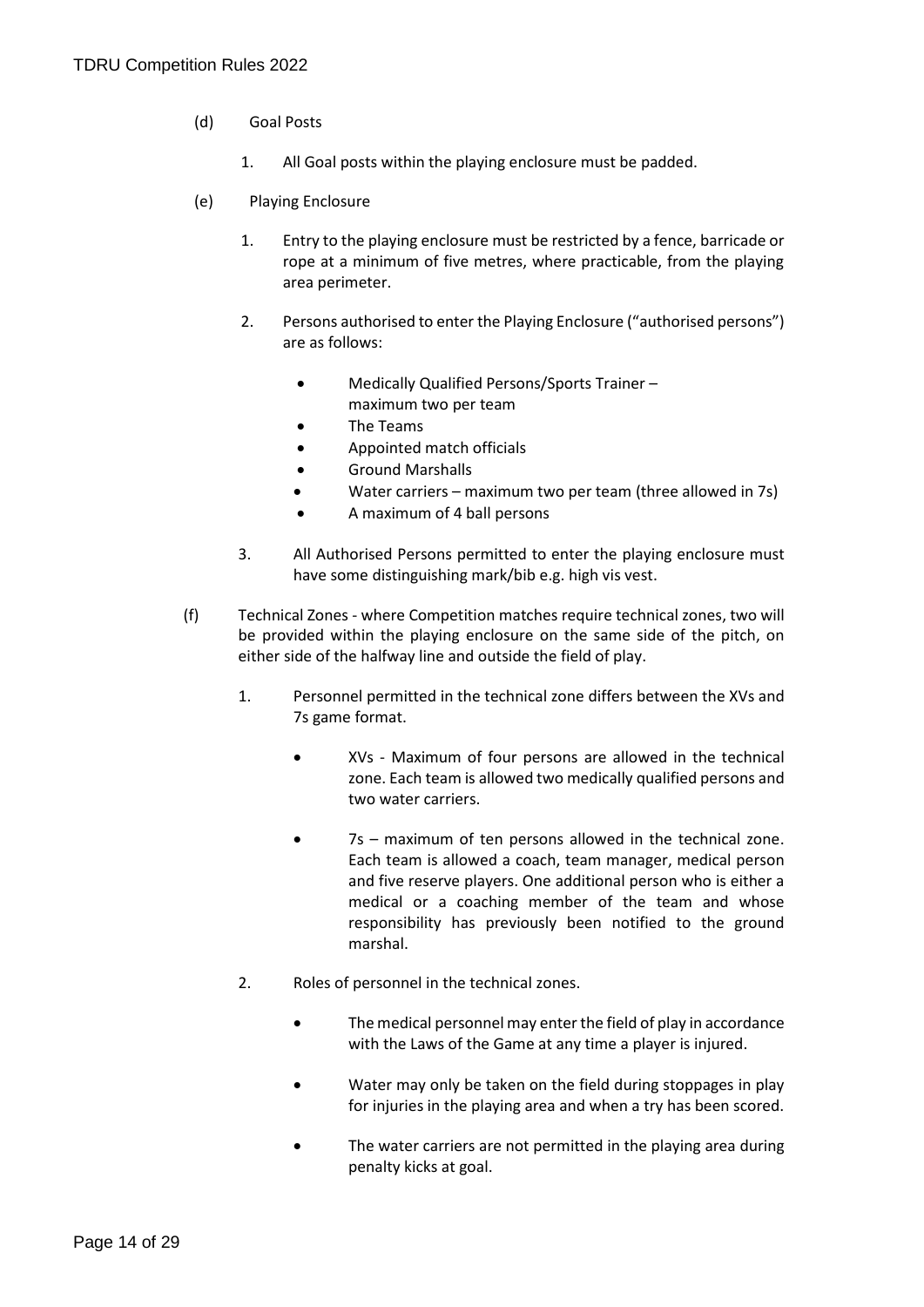- The water carriers must always remain in the technical zone unless they enter the playing area to provide water or when ONE person enters to provide a kicking tee to the kicker for a penalty kick.
- The water carriers must keep the water bottles and carriers with them, and not left in an untidy state within the technical zone.
- Players may come to the touchline adjacent to the technical zone to receive water.
- Water bottles must not be thrown on the field of play.
- 3. Personnel outside the technical zone
	- The replacement bench and the location of the coaches should, wherever possible, be outside the playing enclosure (except in the 7s game format).
	- If replacements want to warm up and there is no area available outside the playing enclosure, they may warm up in the opposition in-goal area but must not use balls in their warmup.

# **5.9 Restrictions for authorised persons**

- (a) A sports trainer is a person from each team who is responsible for immediately attending to a player who appears to be injured, and who provides water to the players.
- (b) Authorised persons do not include a coach or team manager with the following exceptions:
	- Where the nominated coach or team manager is required to fulfil one of the listed roles in paragraph 5.8(e)2. No coaching or technical instruction can take place while fulfilling one of the listed roles.
	- Where the nominated coach or team manager is part of a Kids Pathway U6-U9 match.

### **5.10 Authorised Persons**

- (a) Process
- 1. It is intended that the Club nominate persons to become "Authorised Persons".
	- No one other than the Authorised Persons shall be permitted in the playing enclosure during a match.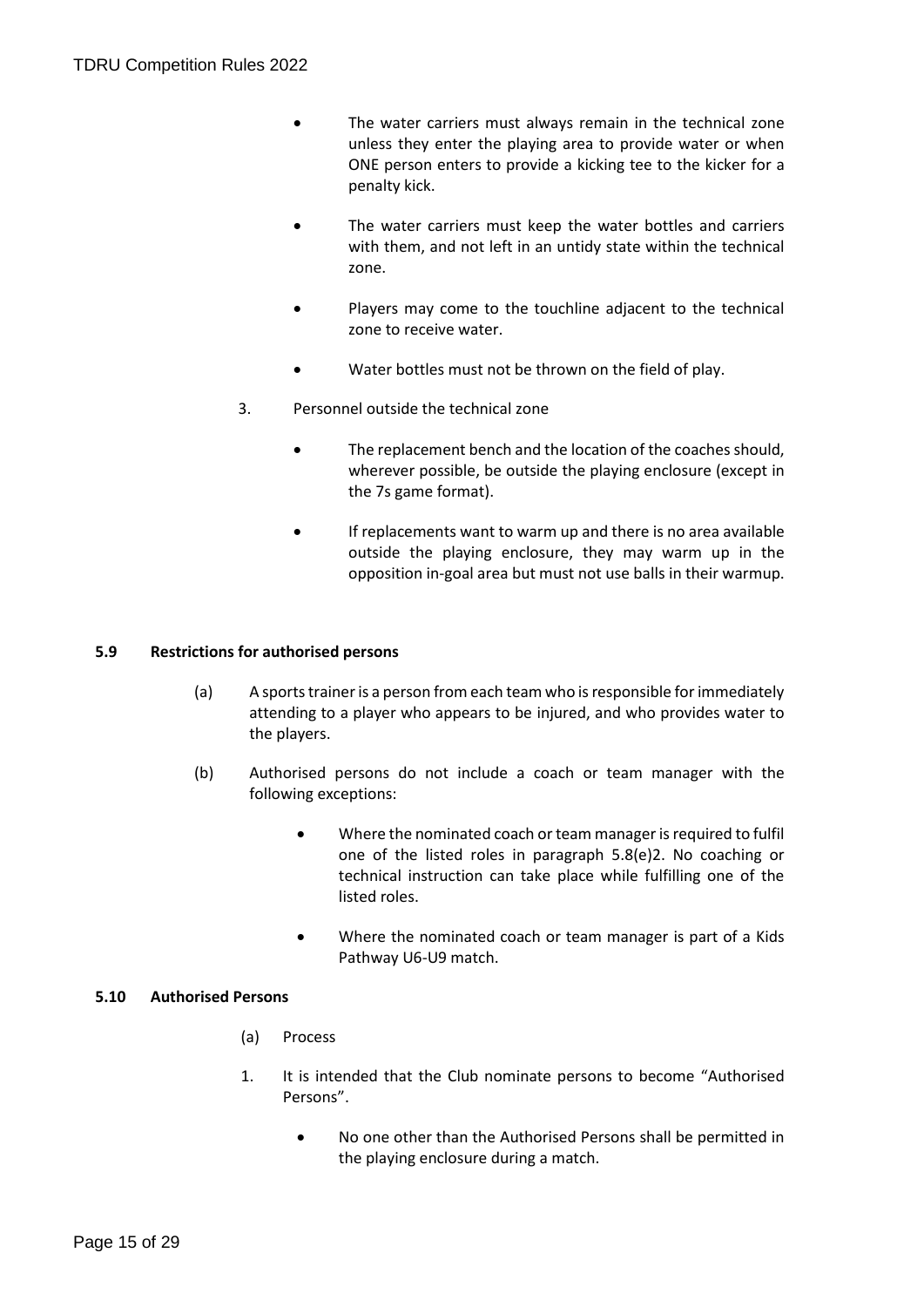- An Authorised Person (except Ball Persons) must satisfy the minimum accreditation requirements appropriate to their role.
- All Authorised Persons entering the playing enclosure must be registered on Rugby Xplorer – their details may be checked on Rugby Xplorer.
- The home team shall appoint a ground marshal who shall ensure that this requirement is complied with and the ground marshal shall report any breach to the Match Committee.
- Authorised Persons must conduct themselves in accordance with the relevant Code of Conduct for and, as part of the accreditation process, they will be required to sign an acknowledgement that they will adhere to the expected standards of conduct.

# **5.11 Schedule of Penalties**

- (a) A first breach of any of the Competition Rule may include any or all of the following:
	- 1. Warning;
	- 2. Loss of Competition points;
	- 3. Issue of a *Show Cause Notice;*
	- 4. Monetary Fine; and
	- 5. Expulsion from the Competition.
- (b) A second or subsequent breach of the Competition Rules may include any or all the following:
	- 1. Warning;
	- 2. Loss of Competition point(s);
	- 3. Issue of a *Show Cause Notice;*
	- 4. Monetary Fine; and
	- 5. Expulsion from the Competition

### **5.12 Protests**

- (a) All protests must be made in writing and signed by either the club President or club Secretary;
- (b) Protests must be received by the Competition Manager by the close of business on the first business day after the alleged breach of the Competition Rules;
- (c) All protests must specify the particular Competition Rule that has been allegedly breached;
- (d) All witness statements must be tendered on a signed statutory declaration form;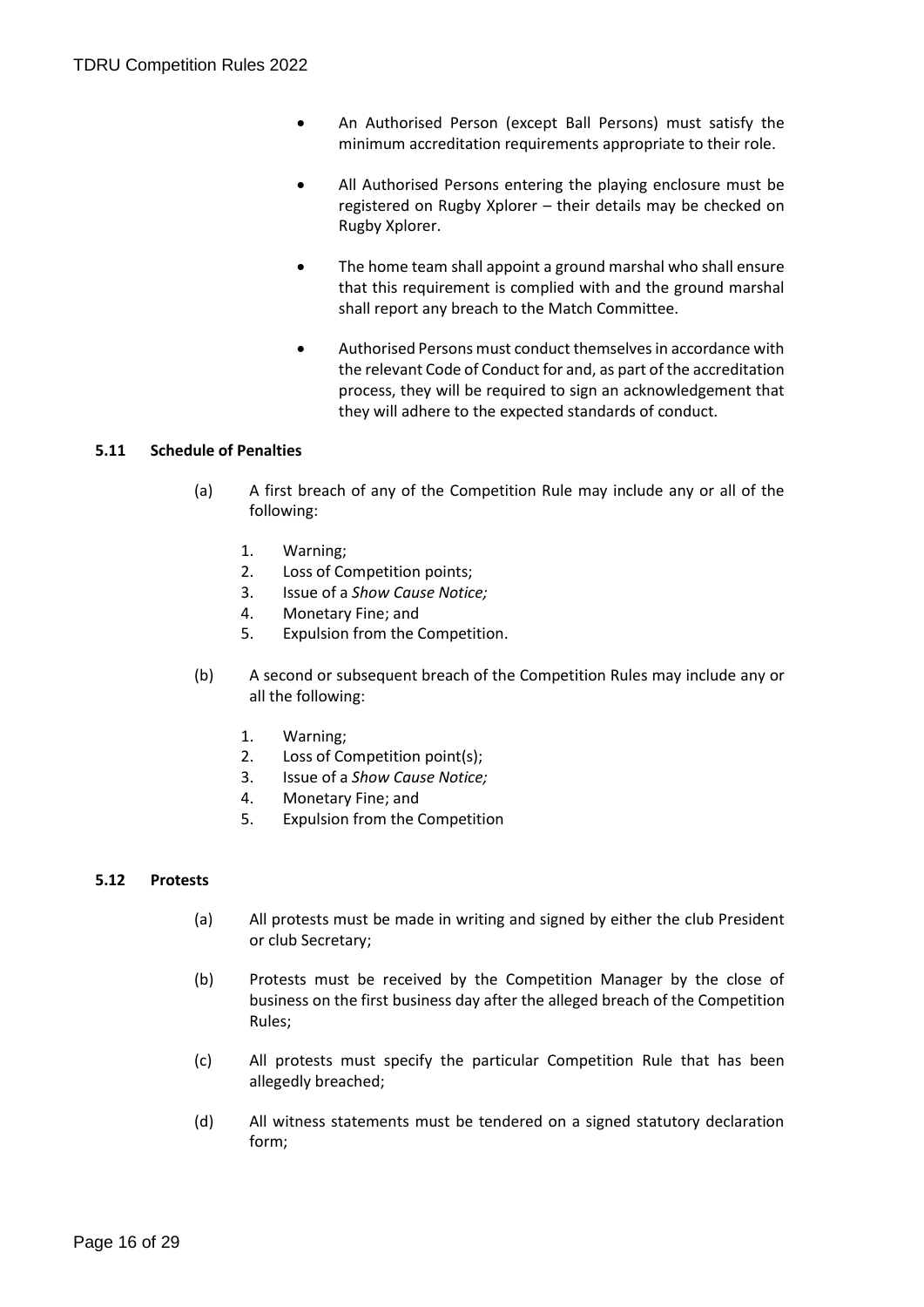- (e) The decision on the protests shall be determined by the Competition Manager and such decision will be notified to the parties by no later than close of business on the seventh (7) business days after the alleged breach of the Competition Rules.
- (f) The Competition Manager shall determine if a club has breached the competition rules on the civil standard of proof (i.e. more likely than not). The Competition Manager will then recommend to the Management Committee the penalties that should be imposed. The Management Committee shall make the final determination in this regard.
- $(g)$  If the club is not satisfied with this decision, it has the right to appeal to the Union Judicial Committee. Appeals from the decision of the Management Committee must be received by the Competition Manager by no later than close of business on the third business day after the decision of the Management Committee is advised to the relevant club. The Judicial Committee shall be entitled to consider whether or not a breach of the Rules has occurred and/or the appropriateness of the penalty and shall have the discretion to vary the decision if they see fit and impose any other penalty as set on in the Rules. The Judicial Committee has the sole discretion as to how it will deal with any appeal.

# **5.13 Extension of Time**

(a) Notwithstanding any of the time limits stated in these Rules, the Competition Manager may in special circumstances exercise their sole discretion to allow reasonable extensions of time if considered to be in the interests of justice to do so.

### **5.14 Disqualified, unqualified or suspended person/s**

<span id="page-16-0"></span>(a) It shall be the responsibility of each club to ensure that no disqualified, unqualified or suspended person(s) take part in any match.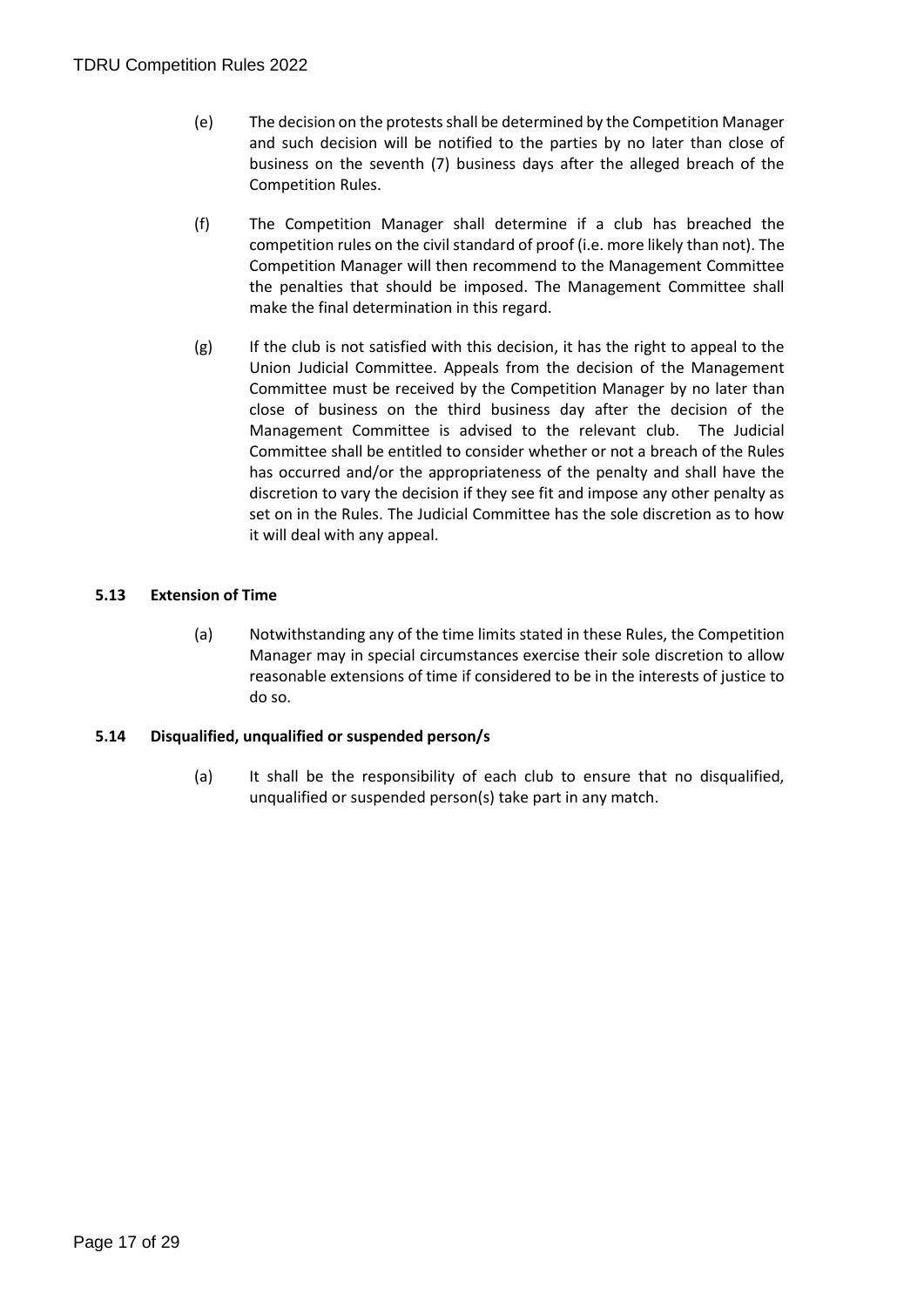# **Law and Regulation Clarifications**

# **6 LAW AND REGULATION CLARIFICATIONS**

**6.1 Law 3 - Number of Players – The Team** (number of replacement / substitute players).

Rolling Replacements - World Rugby Law 3.34 is mandatory across all domestic rugby played in Australia:

- (a) Unlimited rolling replacements applies to all rugby aged U14s and below;
- (b) Rolling replacements, with a maximum of 12 movements applies to all U19 rugby and aged 15 and above;
- (c) Rolling replacements, with a maximum of 8 movements applies to all senior rugby, except the lowest grade of any division/competition where the maximum number may, at the discretion of the local Union, be 12.

Replacements due to blood injury, concussion or injury due to foul play do not count in the designated number of movements.

Law 3.27 i.e. Temporary Replacement – Head Injury Assessment (HIA), **DOES NOT APPLY AT ANY LEVEL.**

**N.B**. Unions may submit a request to the *Law Advisory Group* to play standard Law 3 (at any level of the game). Requests must be submitted on the [Local Law Submission form.](https://australia.rugby/participate/referee/laws)

### **6.2 Uncontested Scrums**

- (a) It is recognised that on occasion and due to circumstances, such as unavailability of players starting the match, or that an injury or incident during a match may make contested scrums not possible. Therefore, the following Laws are applicable:
	- 1. Law 3.13 3.20 (inclusive)

**N.B.** Law 3.17 does not apply to those Competitions that do not nominate the number of players or nominate 15 players

- (b) If circumstances determine that the match should have uncontested scrums, Member Unions may determine whether any penalties are to be imposed in relation to that match and may have regard to the penalties referred to in paragraph 5.11 above;
- (c) World Rugby Law 3.16 allows Rugby Australia to implement, at its discretion, a mechanism to discourage uncontested scrums by having a team play short of players if they cause uncontested scrums. **Note**. This is not applicable to Kids Pathway laws. Any Union or Affiliate planning to implement this Law must use the approved language set out below in their Competition Rules: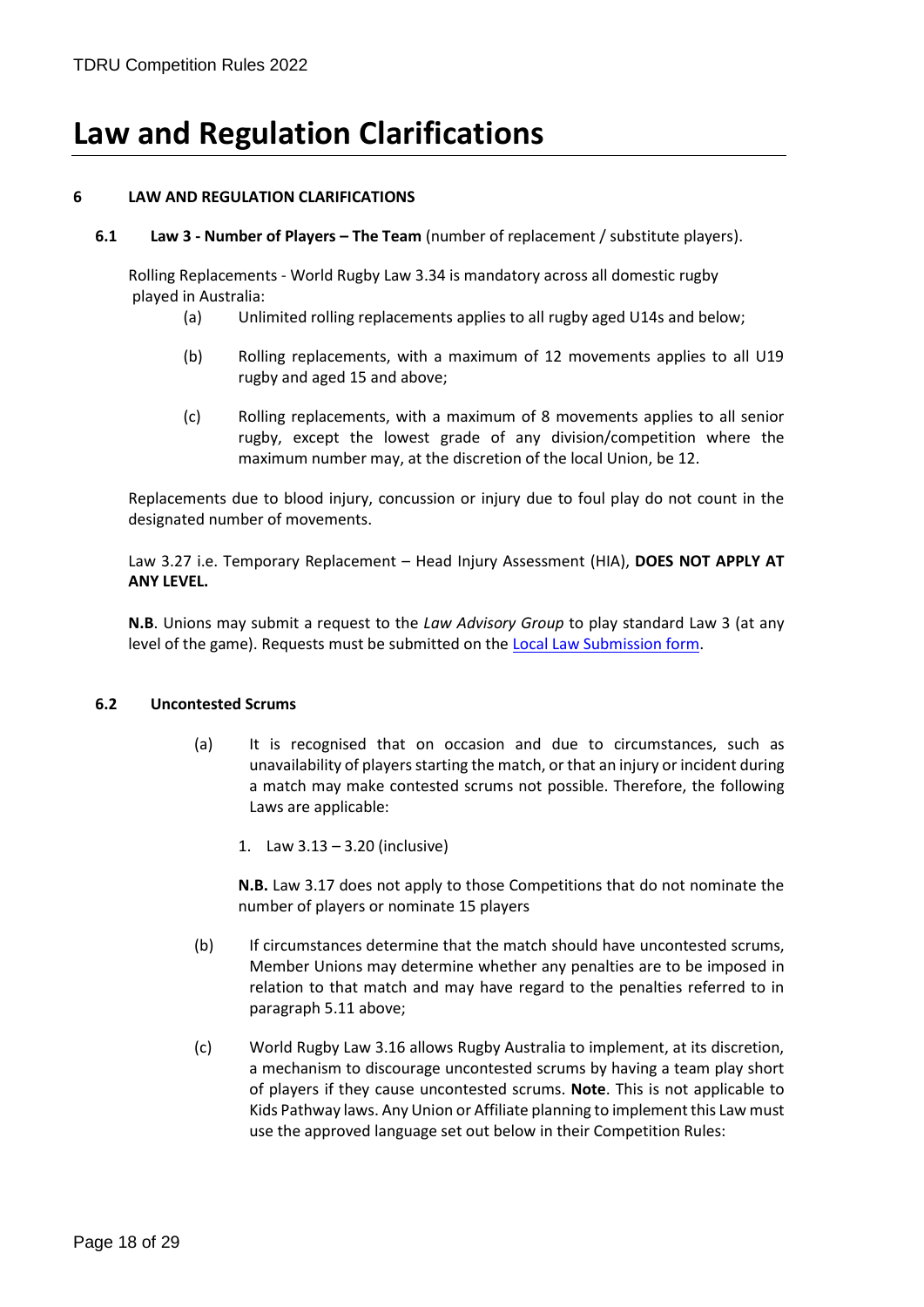*There must be sufficient players to play in the front row to ensure that on the first occasion that a replacement hooker is required, and on the first occasion that a replacement prop forward is required, the team can continue to play safely with contested scrums.*

*Should a team not be able to meet this obligation for any reason during a game, or should a team not have three suitably trained front row players to commence a game with contested scrums, then the team concerned must play with one player fewer than would otherwise be allowed.*

*If, subsequently, a qualified front rower becomes available so that scrums can be contested then that player will be allowed onto the field and the team may return to the appropriate complement of players.*

*If neither team has suitably trained front row players to start a game with contested scrums, the above arrangements do not apply to the game, even if qualified front rowers subsequently become available.*

# **6.3 Regulation 4 – Player Status, Player Contracts and Player Movement**

- (a) International Clearance
	- 1. The international Player Clearances Policy within Rugby is set out in WR Regulation 4.6.1 and provides:
		- 1. A Player leaving their current Union to play in another Union shall not be registered or eligible to participate in competitions organised, recognised or sanctioned by that new Union until they have an endorsed International Clearance.
		- 2. Therefore, Players wishing to play within another International Union are required to complete the Rugby Australia [International Clearance Form.](https://australia.rugby/participate/rugby-administration/international-clearance)
		- 3. For or Incoming International Clearances (i.e. Players arriving in Australia), please contact the Union you are currently registered with to understand their International Clearance process and obtain, complete and return their current application form.
- (b) Domestic Clearance

This relates to Club to club player movements for currently registered players. It is a requirement for a currently registered Player registering in the same season to another club for the same or different registration type. Restricted at XVs, 10s, 7s and Veterans registration types in competition rugby only. The player cannot register unless clearance approval is granted by their 'from' Club and Association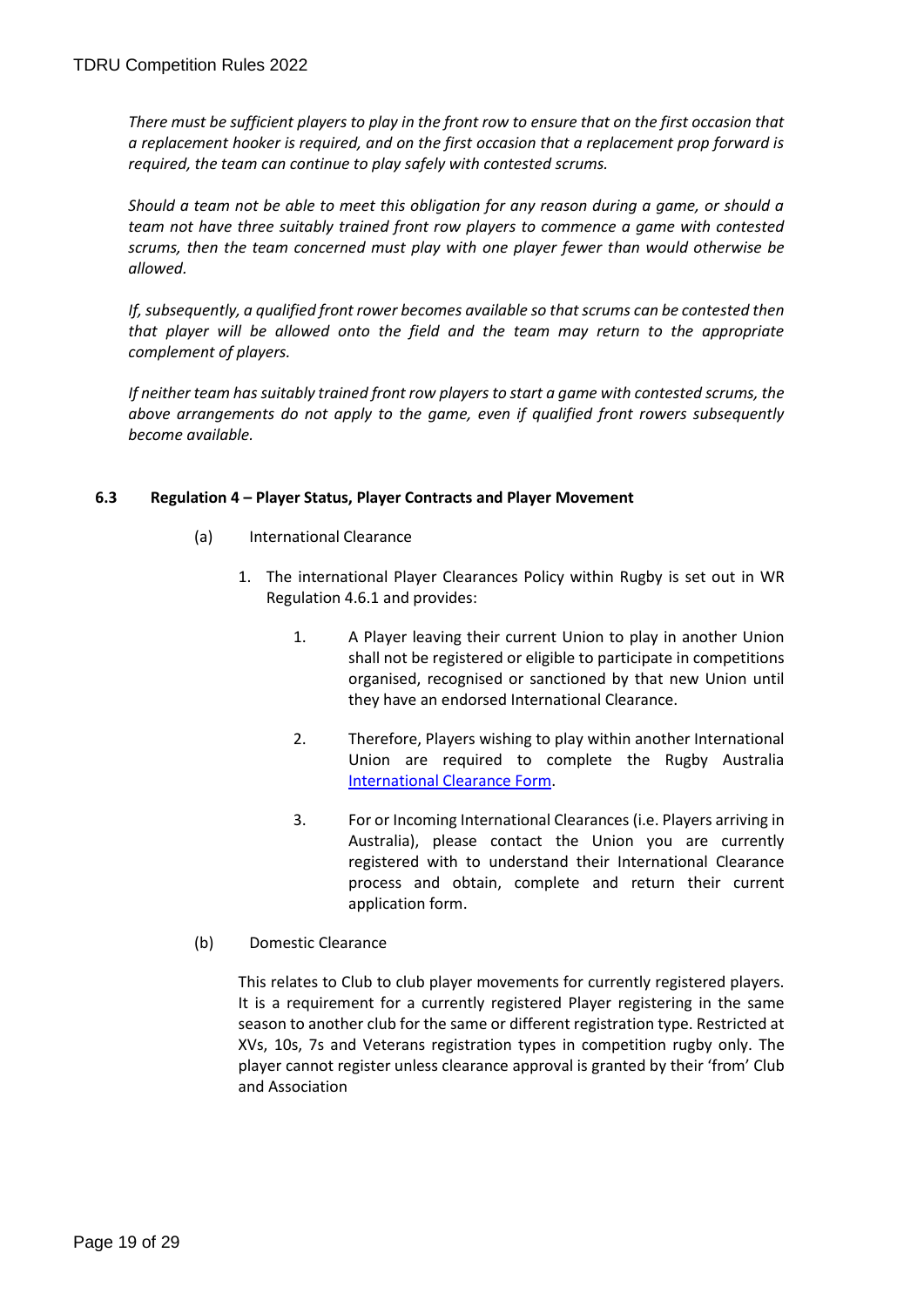# <span id="page-19-0"></span>**Member Union Standard Requirements**

# **7 MEMBER UNION STANDARD REQUIREMENTS**

# **7.1 Nominated Players & Number of Movements**

The aforementioned Clause 6.1 to 6.3 (inclusive) shall apply. **(Refer to Appendix 1)**

In 2022, the TDRU will pilot Game On in the women's competition. When a team has fewer than 15 players (including at least 3 players who are trained to play in front row positions) the game will proceed in accordance with Game On Principles (Appendix 3) without any consequence to the match result or competition points.

### **7.2 Uncontested Scrums**

The following applies:

There must be sufficient players to play in the front row to ensure that on the first occasion that a replacement hooker is required, and on the first occasion that a replacement prop forward is required, the team can continue to play safely with contested scrums.

Should a team not be able to meet this obligation for any reason during a game, or should a team not have three suitably trained front row players to commence a game with contested scrums, then the team concerned must play with one player fewer than would otherwise be allowed.

If, subsequently, a qualified front rower becomes available so that scrums can be contested then that player will be allowed onto the field and the team may return to the appropriate complement of players.

If neither team has suitably trained front row players to start a game with contested scrums, the above arrangements do not apply to the game, even if qualified front rowers subsequently become available.

### **7.3 Match Team lists, Scoring & Stats**

The aforementioned Clause 5.3 shall apply.

### **7.4 Match Competition Points**

The aforementioned Clause 5.4 shall apply.

### **7.5 Ladder Position sorting Options**

The aforementioned Clause 5.5 shall apply.

In a TDRU competition where the number of games played by each team is not equal, ladder positions will be determined by the following ladder sorting options:

- 1. Match win ratio %
- 2. Total Match Points
- 3. Points difference
- 4. Matches won
- 5. Try difference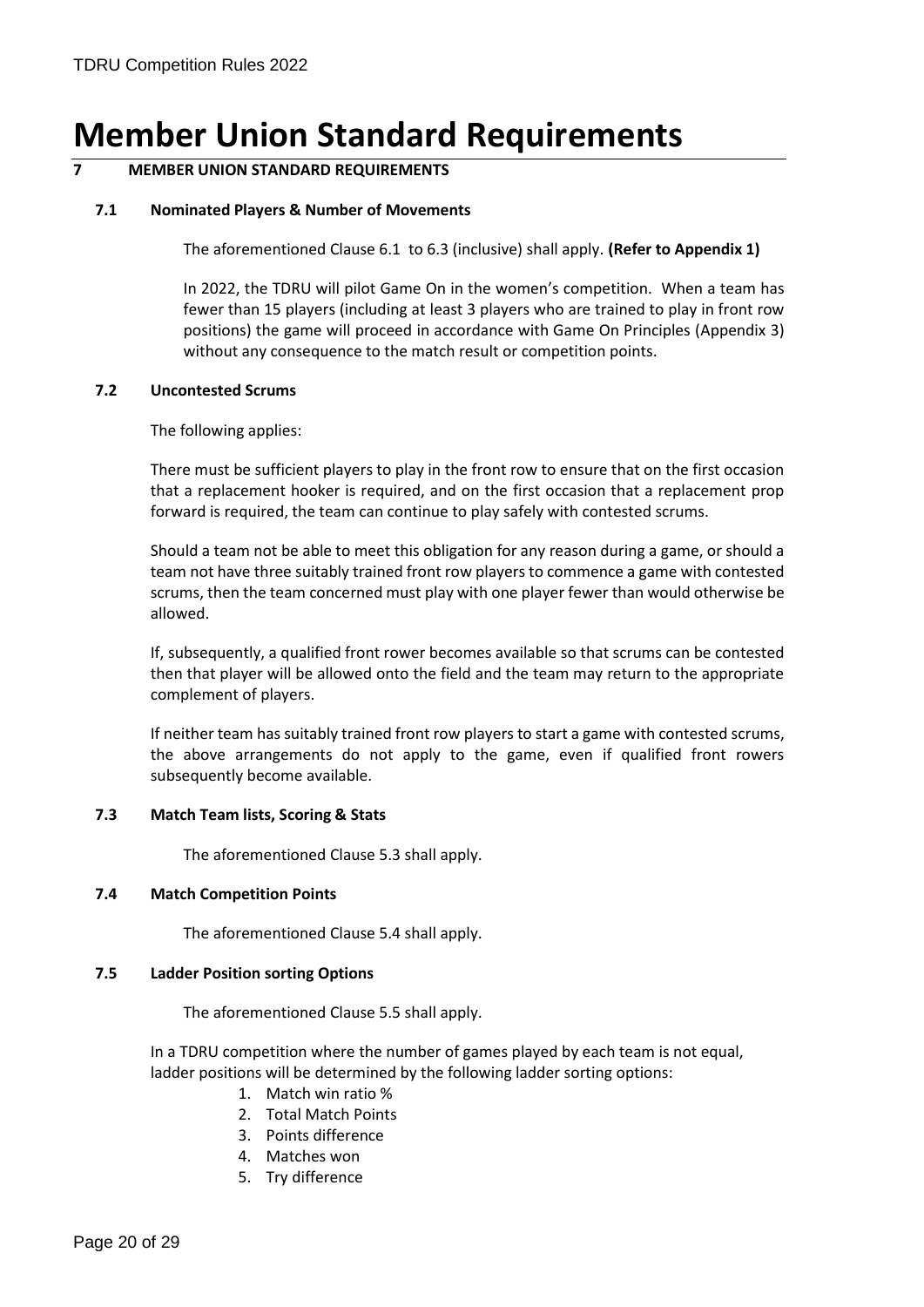# **7.6 Protests**

The aforementioned Clause 5.12 to 5.13 (inclusive) shall apply.

# <span id="page-20-0"></span>**7.7 Regulation 11 – Advertising Within the Playing Enclosure**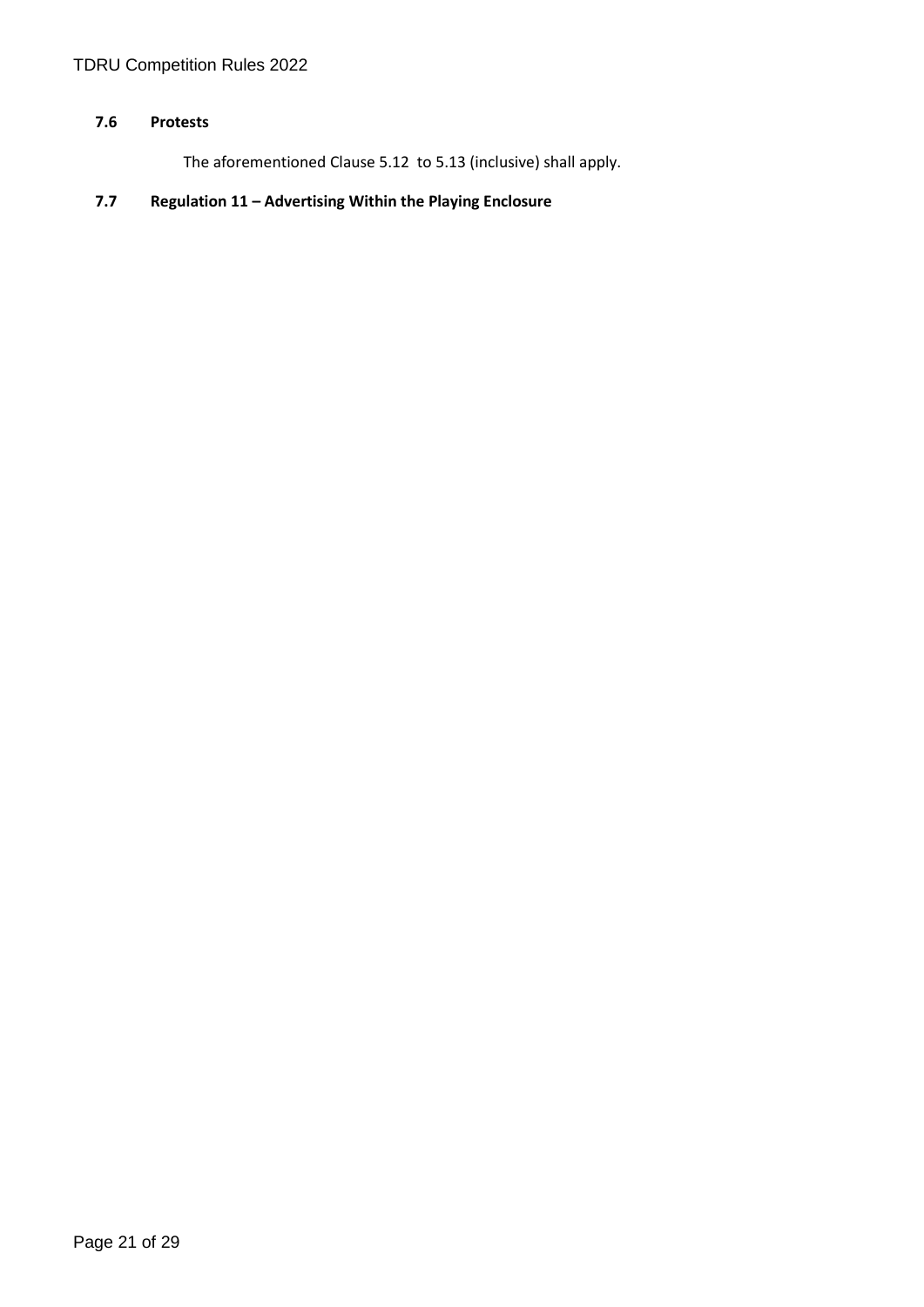# **Specific Union Requirements**

# **8 SPECIFIC UNION REQUIREMENTS – Townsville & District Rugby Union**

### **8.1 Team Nominations & Grading**

- (a) Participation and/or competitions shall be initiated by the calling of nominations at a time determined by the Management Committee.
- (b) Team nominations must list the name of the team and all information requested by the Management Committee for the purpose of placing the team in the most appropriate competition.
- (c) Team nominations must list contact information for that team and provide all other information requested by the Management Committee.
- (d) Team nominations must be accompanied by any team nomination fee fixed by the Management Committee.
- (e) A team will be considered registered on approval of its nomination by the Management Committee.
- (f) A registered team nomination may be cancelled or suspended by the Management Committee.

#### **8.2 Eligibility of Players and Coaches/Team Officials**

(a) The Player's age group is determined as per RA Participation Policy.

[https://australia.rugby/about/codes-and-policies/safety-and-welfare/player](https://australia.rugby/about/codes-and-policies/safety-and-welfare/player-dispensation)[dispensation](https://australia.rugby/about/codes-and-policies/safety-and-welfare/player-dispensation)

(b) The Club must supply a list of coaches and managers for all teams nominated and their accompanying RA registration number so that their mandatory SmartRugby compliance may be assessed.

#### **8.3 Competition**

**(a) The draw**

The aforementioned Clause 5.2 shall apply.

**(b) Duration of play**

Refer to Appendix 1

### **(c) Club Championship;**

In addition to the junior and grade competitions the TDRU shall also conduct a club championship in every season and that competition shall be determined on the basis that the club having the highest aggregate of competition points across junior age groups shall be junior club champions and the club having the highest aggregate of competition points across grade competitions shall be senior club champions. In the event of a tie there shall be joint champion clubs for the season.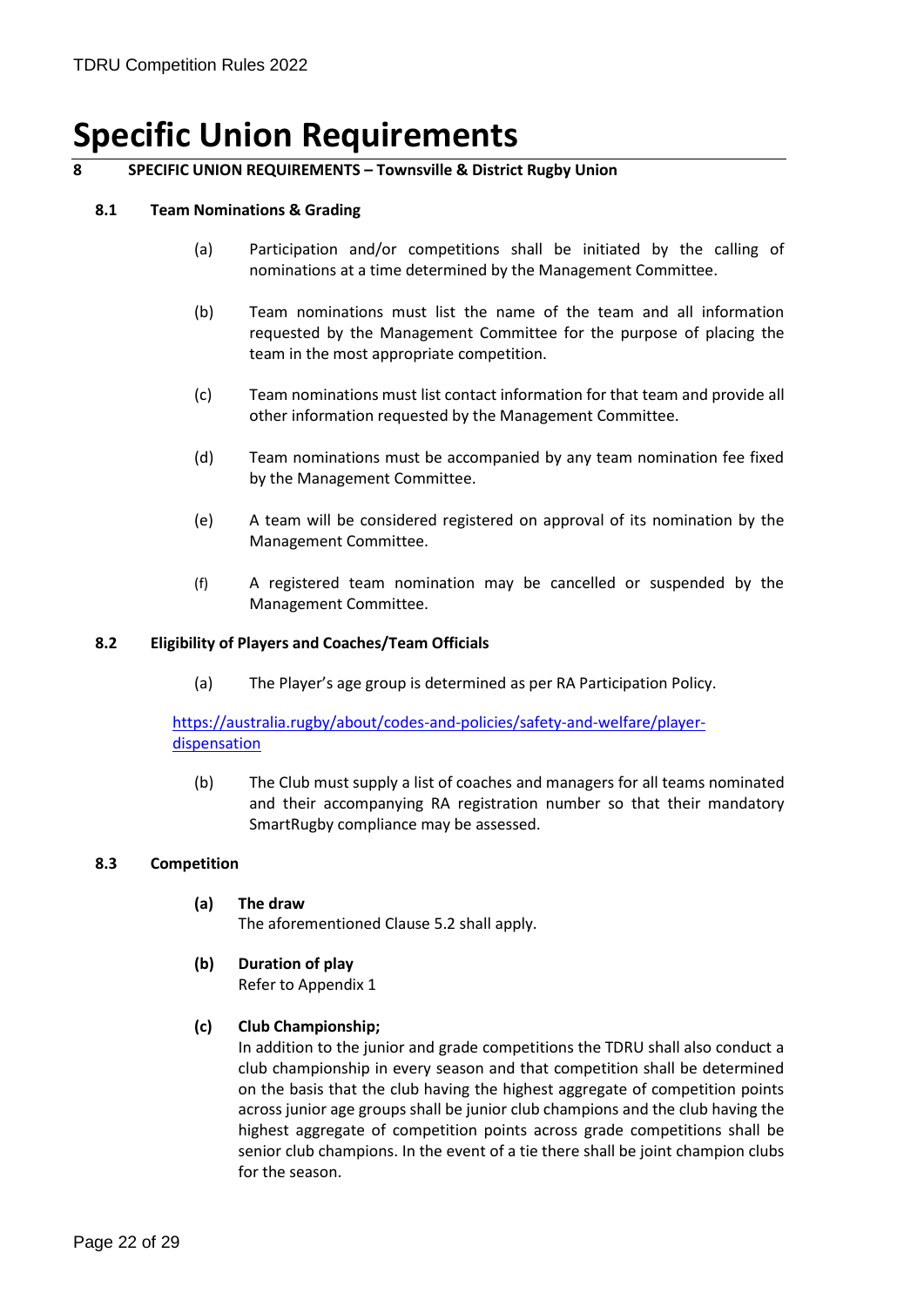# (d) **Forfeits**

# **Minimum Numbers before the Match**

Any club unable to field 80% of their team at the time, date and place set for the match may forfeit the match. Any team unable to field 80% of their team within ten minutes of the official kick-off time, as determined by the Referee shall forfeit the match without right of appeal.

The only exceptions being:

As per Rugby Australia Pathway Laws – age U8 – U12 teams must provide players to opposition team if the team has insufficient numbers to field a complete starting side.

TDRU Competitions where Game On Principles have been implemented.

*NOTE:* Whilst a forfeit may be called, it is encouraged that a friendly game be played with teams either sharing players or matching numbers.

### **(e) Postponed Games**

- i. If a Junior game needs to be postponed the club requiring the postponement must contact the opposition team and the TDRU no later than 7pm on the Tuesday preceding the match.
	- If this is not done the match is a forfeit.
- ii. The TDRU will reschedule the match as a midweek match to be played on a Tuesday or Thursday providing three options with the following 4 weeks. (Matches are not able to postponed after July 16, 2022)
	- a. The match will be played at a venue chosen by the team who did not instigate the postponement.
	- b. The TDRU will liaise with the club who did not instigate the postponement to provide the most appropriate timings for the 3 suggested times.
	- c. The team that instigated the postponement must make itself available for a minimum of 2 of the proposed rescheduled matches. If they do not they forfeit the match.
	- d. If after these actions the match is still not able to be played, The TDRU management committee will assess all available information and make a determination as to the outcome of the match.

### **(f)Protests, appeals, complaints and disputes;**

The aforementioned Clause 5.12 shall apply.

### **8.4 Finals Series**

All semi-final (i.e. elimination final and major semi-final), preliminary final and grand final matches in all grades will be played at the venues, and commence at such times, as determined by the Management Committee. Venues, Times and Duration.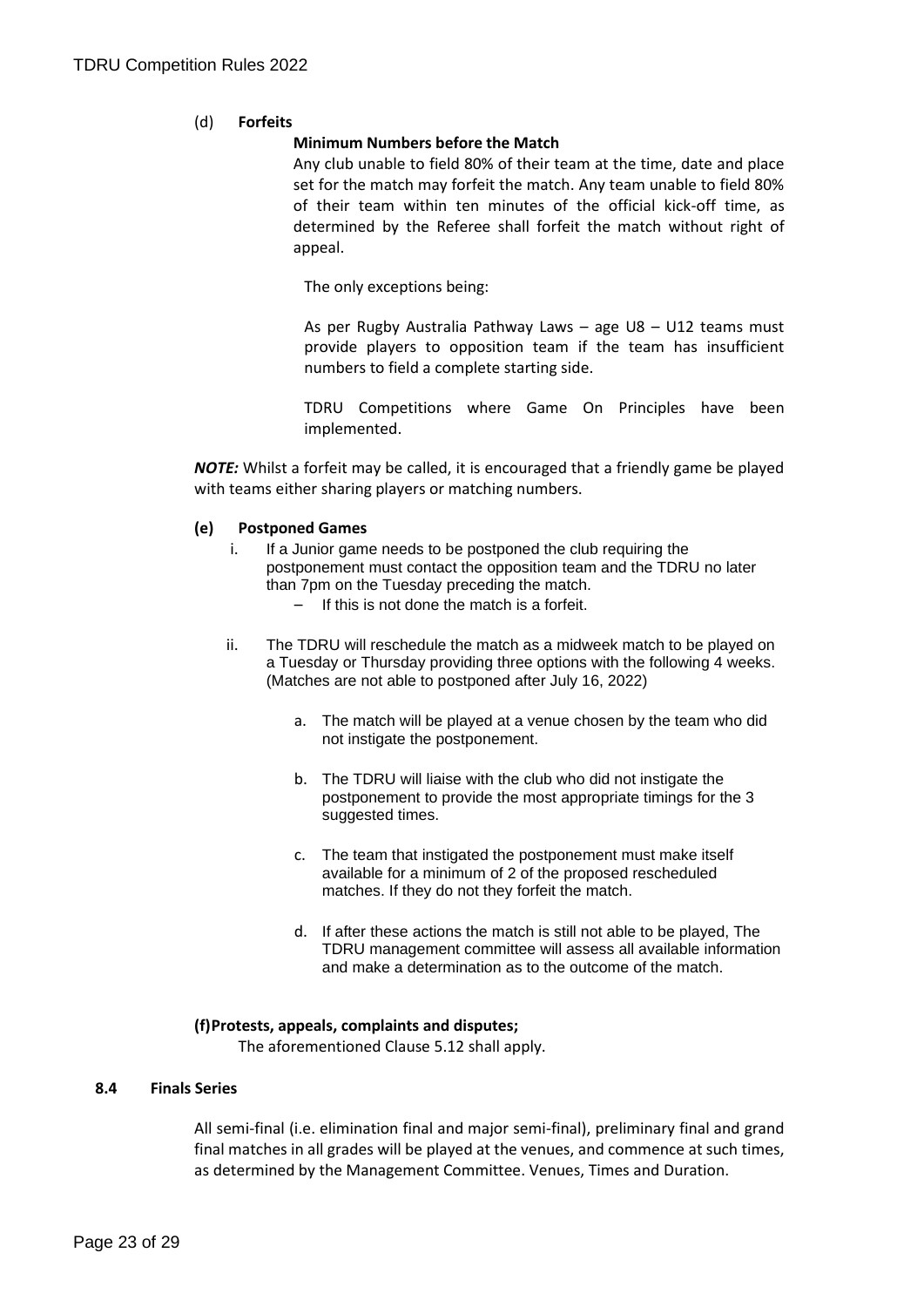Game On Principles do not apply to semi-final (i.e. elimination final and major semifinal), preliminary final and grand final matches.

## **(a) Venues, times and duration**

All semi-final (i.e. elimination final and major semi-final), preliminary final and grand final matches in all grades will be played at the venues, and commence at such times, as determined by the Management Committee.

# **(b) Player eligibility;**

- i. A player will be eligible to play in any semi-final, preliminary final or grand final if he has played for the club at least one third (1/3) of the regular competition matches in that grade and/or any lower grades prior to the finals series i.e. eighteen (18) match competition = six (6) matches; seventeen (17) match competition = six (6) matches; sixteen (16) match competition = six (6) matches; fifteen (15) match competition = five (5) matches etc.
- ii. Subject to **Clause 8.4.b(v**), a player shall not be eligible to play in any second grade final series match after having played in 10 or more First grade matches as a starting player during the regular season. Representative matches will be counted as a First grade competition match.
- iii. Subject to **Clause 8.4.b(v),** a player shall not be eligible to play in any third grade final series match after having played in 10 or more First grade and/or Second grade matches as a starting player during the regular season. Representative matches will be counted as a Firstgrade competition match.
- iv. The Management Committee has discretion to allow a player to participate in the final series matches for 2nd Grade or 3rd Grade (as applicable) notwithstanding the player has played 10 or more games as a starting player in a higher grade/s during the regular season in accordance with **Clause 8.4.b(ii).**
- v. In calculating one third of games required under clause **8.4.b(i),** any representative games played by the player in question whilst registered in the TDRU competition shall be counted.

### **PLAYING DIFFERENT GRADES ON THE SAME WEEKEND**

- vi. For the purposes of calculating games under the provisions of these rules, where the player participates in a representative carnival held over one single weekend, then that player shall be treated as having played one (1) representative match that weekend, regardless of the number of representative matches the player actually participates in over the weekend.
- vii. A player who is in the starting team (starting 15 players not a reserve for the match) in a weekend/round where finals series matches are being played is not permitted to play in a lower grade match played after that first match on the same weekend or same round of finals matches. The relevant ranking of grades is 1st grade, 2nd grade and 3rd grade. This rule is in addition to the above eligibility rules. (For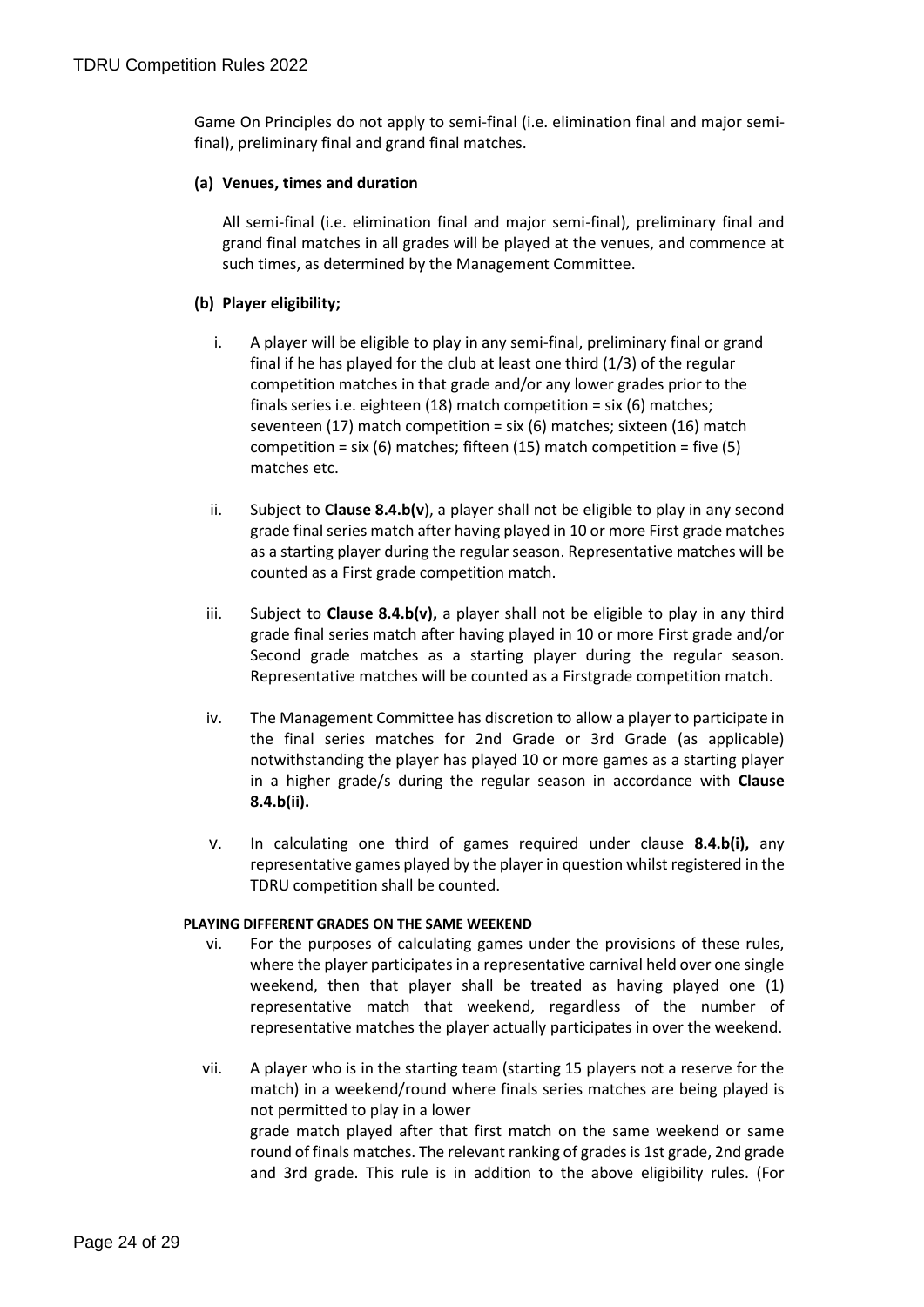example if Player A starts for 1st Grade on the Saturday then that player is not permitted to play in any 2nd grade or 3rd grade game on the Sunday as a starting player or a bench player.) This does not affect the player's ability however to be a reserve for any higher grade team (for example, if Player A is a reserve for 1st Grade on the Saturday then that player is permitted to play in 2nd Grade or 3rd Grade on the Sunday as a starting player or a bench player).

viii. This rule is designed to overcome the situation in particular where players are selected as a starting player in a higher grade on the Saturday and then because there is no infringement of the 10 game rule the player plays for a lower grade on the Sunday. This rule applies during final series matches only.

# **(c) Dispensation**

- i. The Management Committee have the discretion to allow a player to participate in final series matches where failure on the part of the player in question to participate in one third of games available has been caused by:
	- Injury;
	- Forfeits;
	- Any other reason.

For the removal of any doubt, the fact that a player may fulfil one or more of the criteria set out above does not automatically entitle that player to a dispensation and the dispensation shall remain at the discretion of the Management Committee taking into account all of the facts and circumstances (i.e. a player may not qualify for the one third of games due to injury but this does not automatically qualify the player for dispensation. In exercising its discretion, under this clause, the Management Committee may also take into account the relevant player's playing history, including representative record in rugby union or other sports, such as rugby league, and have regard to the grade that the player is seeking to participate in.

- ii. The Management Committee have a discretion to allow a player to participate in any grade competition final series notwithstanding the player has exceeded the number of matches referred to in Clause 8.4.b(iii) in circumstances where:-
	- 1. Injury to a player in a higher grade resulted in a player exceeding the number of matches played in a higher grade;
	- 2. Absence from Townsville of a player in a higher grade resulted in a player exceeding the number of matches played in a higher grade;
	- 3. A club is represented in higher grades of competition on the same day and the player was not selected in the team participating in the higher grade competition;
	- 4. Any other reason.

### **iii. Final Series Rules**

- 1. Unless the Management Committee has approved specific rules, these Competition Rules shall apply to all Final Series matches.
- **iv. Drawn matches during final series**

### **Juniors**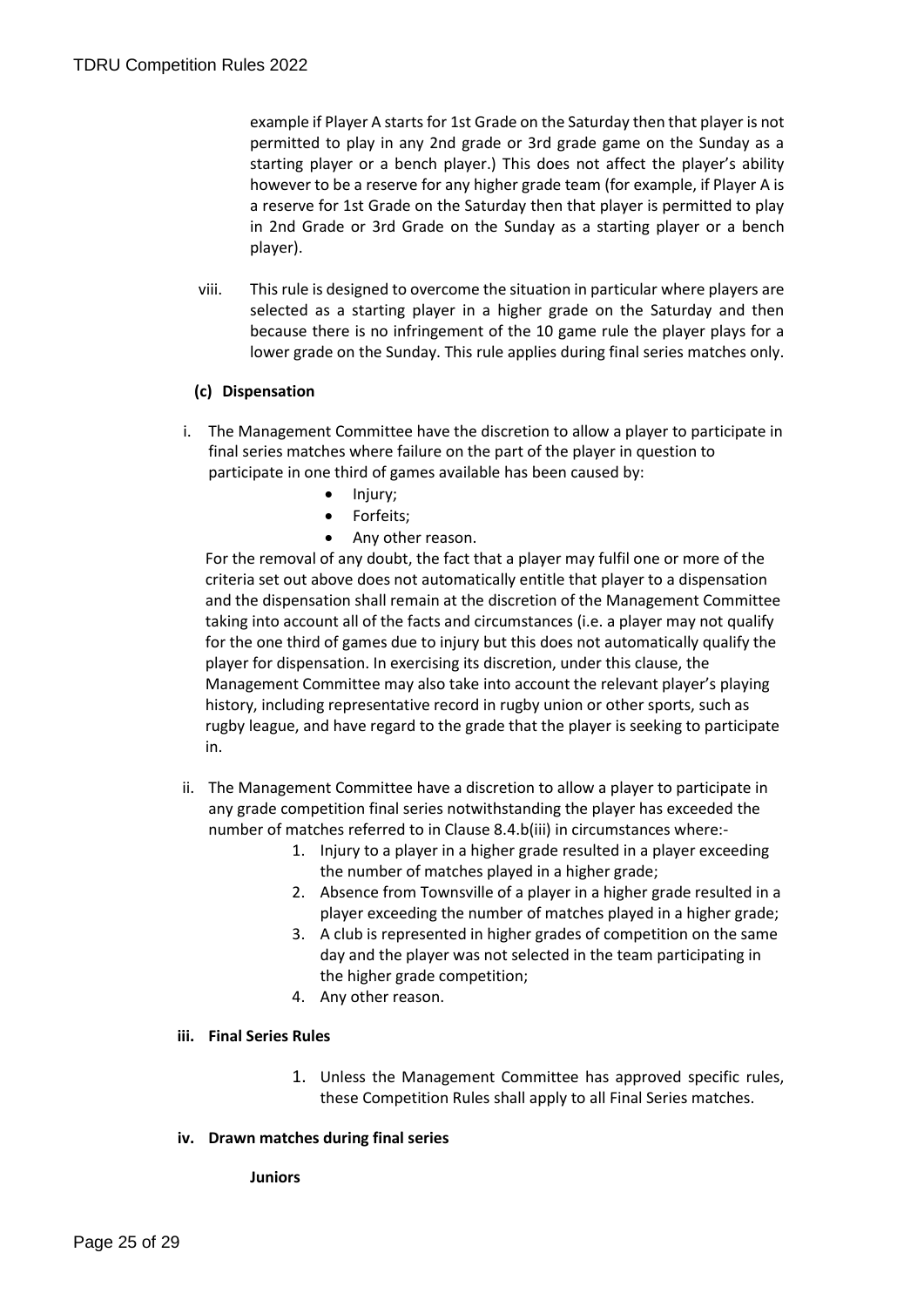- 1. For Under 10 up to and including Under 18 In the event that the points scored by the respective teams in a *final series match* are equal at the expiration of the time set out in Rule 8.3.b, then the winning team shall be deemed to be the team occupying the higher position on the competition ladder, unless the match is a Grand Final.
- 2. For Under 13 up to and including Under 18 In the event that the points scored by the respective teams are equal at the expiration of the time set out in Rule 8.3.b in a *Grand Final,* then extra time of ten (10) minutes shall be played in two (2) equal periods of not more than five (5) minutes. No extra time is played in grades below Under 13.
- 3. If scores are level in a Grand Final:- after normal time for grades below Under 13; and after extra time in Under 13 up to and including Under 18; then the team occupying the higher position on the ladder will be declared Premiers.

# **Seniors**

- 1. In the event that the points scored by the respective teams in a final series match are equal at the expiration of the time set out in Rule 8.3.b, then the winning team shall be deemed to be the team occupying the higher position on the competition ladder, unless the match is a Grand Final or a First Grade match.
- 2. In the event that the points scored by the respective teams are equal at the expiration of the time set out in Rule 8.3.b in a Grand Final or a First Grade match, then extra time shall be played. In First Grade, extra time of twenty (20) minutes shall be played in two (2) equal periods of ten (10) minutes each way. In all other grades, extra time of ten (10) minutes shall be played in two (2) equal periods of five (5) minutes each way.
- 4. In a Grand Final match, other than First Grade, if, after extra time, the points scored by the respective teams remain tied, then the minor premiers will be declared Premiers.
- 3. In a First Grade final series match, if, after extra time, the points scored by the respective teams remain tied, then the winning team shall be the team occupying the higher position on the competition ladder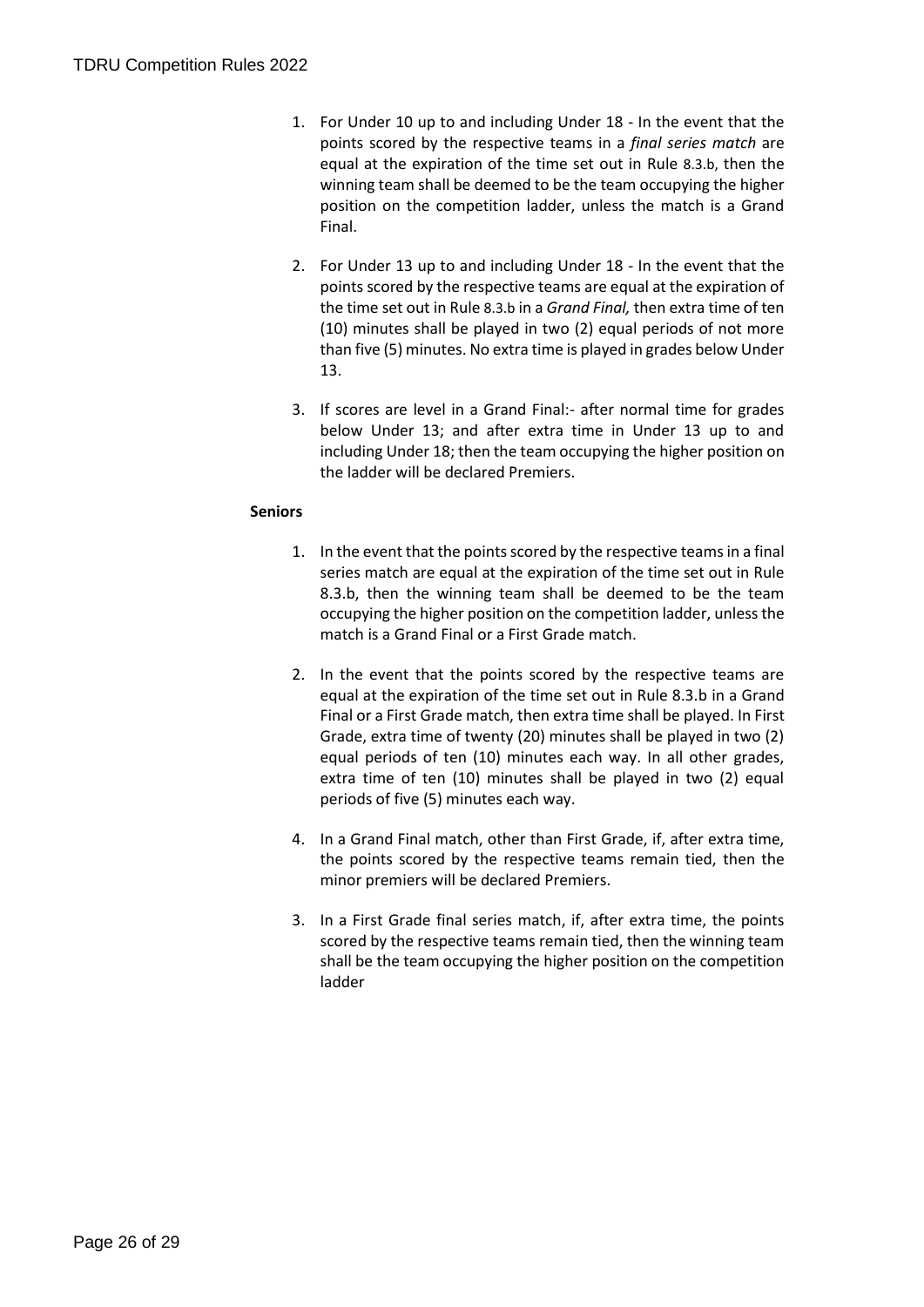Appendix 1 – Quick Guide: Duration, Law

| <b>Seniors</b>                                          |                |                    |                |                   |                |                            |
|---------------------------------------------------------|----------------|--------------------|----------------|-------------------|----------------|----------------------------|
|                                                         |                |                    | <b>Injury</b>  | <b>Nominated</b>  | <b>Rolling</b> |                            |
| Grade                                                   | Law            | <b>Halves</b>      | <b>Time</b>    | <b>Players</b>    | <b>Subs</b>    | <b>Number of movements</b> |
| 1st Grade                                               | Senior         | 40mins             | Υ              | 23                | Y              | 8                          |
| 2nd Grade                                               | Senior         | 35mins             | N              | <b>Max 23</b>     | Y              | 12                         |
| 3rd Grade                                               | Senior         | 35mins             | N              | <b>Max 23</b>     | Y              | 12                         |
| Women<br>XVs*                                           | <b>Seniors</b> | 20mins             | N              | <b>Max 23</b>     | Y              | 12                         |
|                                                         |                |                    | <b>Juniors</b> |                   |                |                            |
|                                                         |                |                    | <b>Injury</b>  | <b>Nominated</b>  | <b>Rolling</b> |                            |
| Grade                                                   | Law            | <b>Halves</b>      | <b>Time</b>    | <b>Players</b>    | <b>Subs</b>    | <b>Number of movements</b> |
| U18                                                     | U19            | 30 <sub>mins</sub> | N              | Max 23            | Y              | 12                         |
| <b>U18G</b>                                             | U19            | 20mins             | N              | <b>Max 18</b>     | Y              | 12                         |
| U16                                                     | U19            | 30mins             | N              | <b>Max 23</b>     | Υ              | 12                         |
| <b>U16G</b>                                             | U19            | 20mins             | N              | <b>Max 18</b>     | Y              | 12                         |
| $U14**$                                                 | U19            | 25mins             | N              | Max 23            | Y              | Unlimited                  |
| U14G**                                                  | U19            | 20mins             | N              | <b>Max 18</b>     | Y              | Unlimited                  |
| $U13**$                                                 | U19            | 25mins             | N              | Max <sub>23</sub> | Y              | Unlimited                  |
| $U12**$                                                 | U12            | 25mins             | N              | <b>Max 23</b>     | Y              | Unlimited                  |
| $U11**$                                                 | U11            | 20 <sub>mins</sub> | N              | <b>Max 18</b>     | Y              | Unlimited                  |
| $U10**$                                                 | U11            | 20mins             | N              | <b>Max 18</b>     | Y              | Unlimited                  |
| U8**                                                    | U <sub>8</sub> | 15 <sub>mins</sub> | N              | Unlimited         | Υ              | Unlimited                  |
| *Refer to Appendix 3 - Game On Principles               |                |                    |                |                   |                |                            |
| ** As per Rule 2.1a, Rugby AU U19 Law Variations state: |                |                    |                |                   |                |                            |
| Foul play: Yellow card 5 mins                           |                |                    |                |                   |                |                            |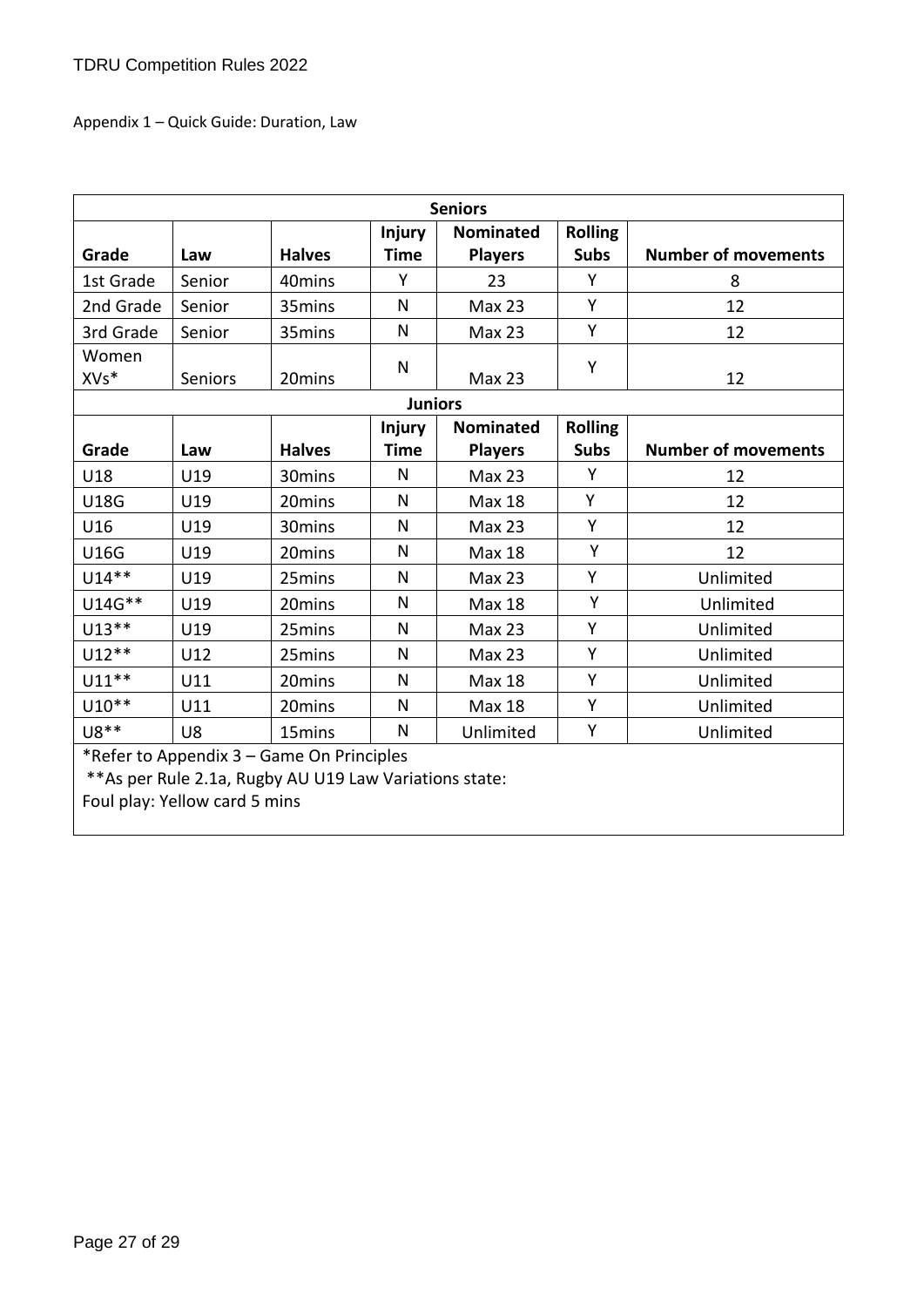# Appendix 2

# **TDRU LAWS SUMMARY FOR U8 TO U12**

|                                        | U8                                       | U10                                  | U11                                  | U12                                  |
|----------------------------------------|------------------------------------------|--------------------------------------|--------------------------------------|--------------------------------------|
| <b>Player</b><br><b>Numbers</b>        | $\overline{7}$                           | 10                                   | 10                                   | 15                                   |
| <b>Playing Area</b>                    | 1⁄4 Field<br>(L:45m W:30m)               | $\frac{1}{2}$ Field<br>(L:70m W:45m) | $\frac{1}{2}$ Field<br>(L:70m W:45m) | <b>Full Field</b>                    |
| <b>Playing Time</b>                    | $2 \times 15$ mins                       | 2x 20mins                            | 2x 20mins                            | $2 \times 25$ mins                   |
| Game Style                             | 7 a side tackle                          | 10 a side tackle                     | 10 a side tackle                     | 15 a side tackle                     |
| <b>Skills Focus</b>                    | <b>Tackle Ruck</b><br>Maul               |                                      |                                      | Positional<br>Awareness              |
| <b>Ball Size</b>                       | Size 3                                   | Size 4                               | Size 4                               | Size 4                               |
| <b>Conversions</b>                     | <b>No</b>                                | <b>No</b>                            | <b>No</b>                            | Yes not past<br>15m line             |
| <b>Kick Off</b>                        | Punt (5m<br>exclusion zone)              | <b>Drop</b>                          | <b>Drop</b>                          | <b>Drop</b>                          |
| <b>Restart</b>                         | Tap on halfway<br>by non-scoring<br>team | Kick off by non-<br>scoring team     | Kick off by non-<br>scoring team     | Kick off by non-<br>scoring team     |
| <b>Kicking</b>                         | <b>No</b>                                | <b>No</b>                            | <b>No</b>                            | Yes                                  |
| <b>Tackle</b>                          | Yes                                      | Yes                                  | Yes                                  | Yes                                  |
| <b>Lineout</b>                         | 2 players no<br>contest                  | 4 players<br>contested<br>No lifting | 4 players<br>contested<br>No lifting | 7 players<br>contested<br>No lifting |
| <b>Lineout</b><br><b>Receiver</b>      | <b>Must Pass</b>                         | All options                          | All options                          | All options                          |
| Scrum                                  | 3 players no<br>contest                  | 5 players<br>uncontested             | 5 players<br>uncontested             | 8 players<br>Contested 1m<br>push    |
| <b>Scrum Half</b>                      | Must pass                                | <b>All Options</b>                   | <b>All Options</b>                   | <b>All Options</b>                   |
| <b>When is lineout</b><br>& Scrum over | Played by fly<br>half or bounces         | <b>Ball Out</b>                      | <b>Ball Out</b>                      | <b>Ball Out</b>                      |
| <b>Penalty</b><br>kicks                | Tap only                                 | <b>All Options</b>                   | <b>All Options</b>                   | <b>All Options</b>                   |
| and Free kicks                         | Opp 5m back                              | Opp 10m Back                         | Opp 10m Back                         | Opp 10m Back                         |